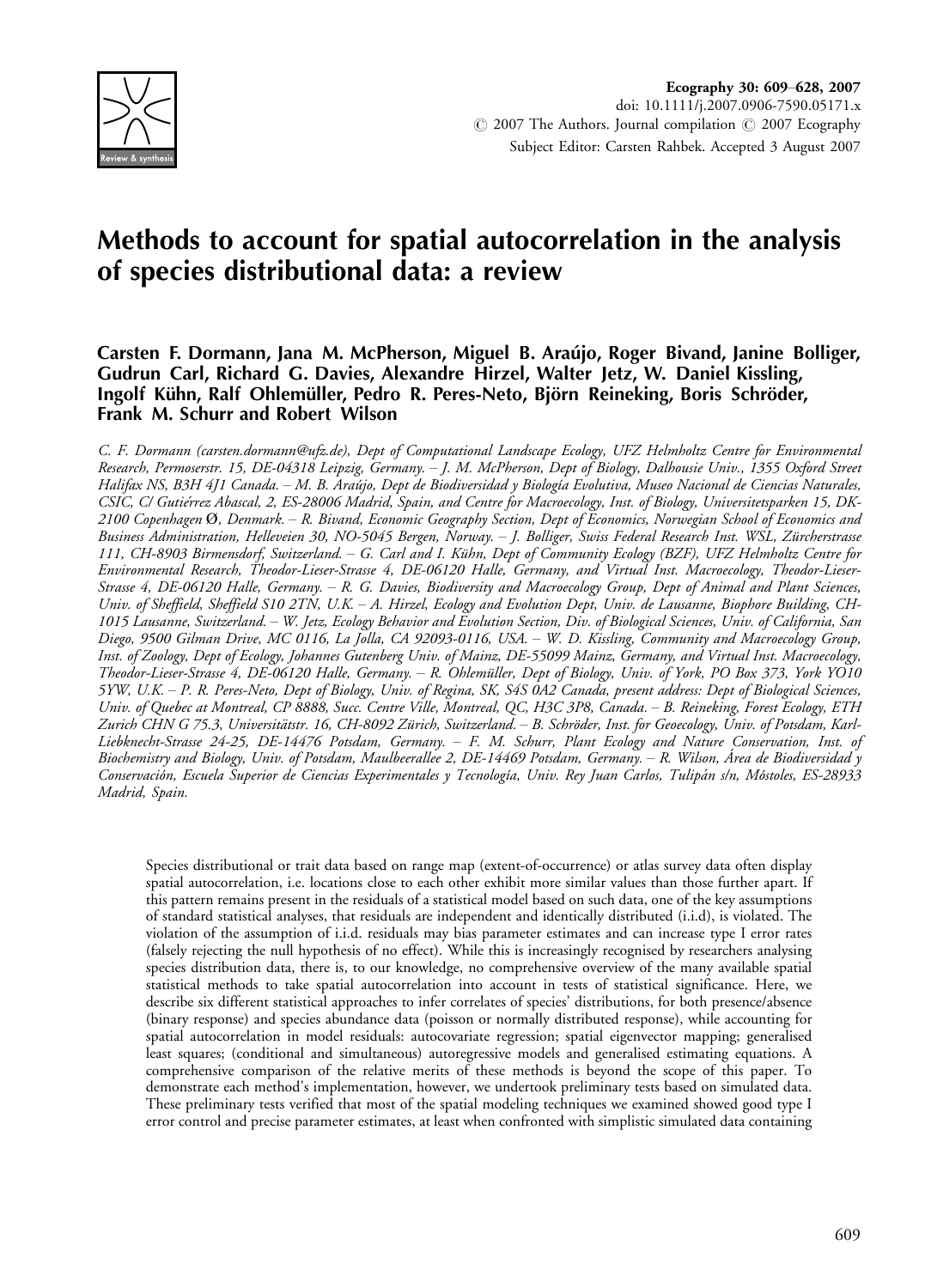spatial autocorrelation in the errors. However, we found that for presence/absence data the results and conclusions were very variable between the different methods. This is likely due to the low information content of binary maps. Also, in contrast with previous studies, we found that autocovariate methods consistently underestimated the effects of environmental controls of species distributions. Given their widespread use, in particular for the modelling of species presence/absence data (e.g. climate envelope models), we argue that this warrants further study and caution in their use. To aid other ecologists in making use of the methods described, code to implement them in freely available software is provided in an electronic appendix.

Species distributional data such as species range maps (extent-of-occurrence), breeding bird surveys and biodiversity atlases are a common source for analyses of species-environment relationships. These, in turn, form the basis for conservation and management plans for endangered species, for calculating distributions under future climate and land-use scenarios and other forms of environmental risk assessment.

The analysis of spatial data is complicated by a phenomenon known as spatial autocorrelation. Spatial autocorrelation (SAC) occurs when the values of variables sampled at nearby locations are not independent from each other (Tobler 1970). The causes of spatial autocorrelation are manifold, but three factors are particularly common (Legendre and Fortin 1989, Legendre 1993, Legendre and Legendre 1998): 1) biological processes such as speciation, extinction, dispersal or species interactions are distance-related; 2) non-linear relationships between environment and species are modelled erroneously as linear; 3) the statistical model fails to account for an important environmental determinant that in itself is spatially structured and thus causes spatial structuring in the response (Besag 1974). The second and third points are not always referred to as spatial autocorrelation, but rather spatial dependency (Legendre et al. 2002). Since they also lead to autocorrelated residuals, these are equally problematic. A fourth source of spatial autocorrelation relates to spatial resolution, because coarser grains lead to a spatial smoothing of data. In all of these cases, SAC may confound the analysis of species distribution data.

Spatial autocorrelation may be seen as both an opportunity and a challenge for spatial analysis. It is an opportunity when it provides useful information for inference of process from pattern (Palma et al. 1999) by, for example, increasing our understanding of contagious biotic processes such as population growth, geographic dispersal, differential mortality, social organization or competition dynamics (Griffith and Peres-Neto 2006). In most cases, however, the presence of spatial autocorrelation is seen as posing a serious shortcoming for hypothesis testing and prediction (Lennon 2000, Dormann 2007b), because it violates the assumption of independently and identically distributed (i.i.d.) errors of most standard statistical procedures (Anselin 2002) and hence inflates type I

errors, occasionally even inverting the slope of relationships from non-spatial analysis (Kühn 2007).

A variety of methods have consequently been developed to correct for the effects of spatial autocorrelation (partially reviewed in Keitt et al. 2002, Miller et al. 2007, see below), but only a few have made it into the ecological literature. The aims of this paper are to 1) present and explain methods that account for spatial autocorrelation in analyses of spatial data; the approaches considered are: autocovariate regression, spatial eigenvector mapping (SEVM), generalised least squares (GLS), conditional autoregressive models (CAR), simultaneous autoregressive models (SAR), generalised linear mixed models (GLMM) and generalised estimation equations (GEE); 2) describe which of these methods can be used for which error distribution, and discuss potential problems with implementation; 3) illustrate how to implement these methods using simulated data sets and by providing computing code (Anon. 2005).

# Methods for dealing with spatial autocorrelation

### Detecting and quantifying spatial autocorrelation

Before considering the use of modelling methods that account for spatial autocorrelation, it is a sensible first step to check whether spatial autocorrelation is in fact likely to impact the planned analyses, i.e. if model residuals indeed display spatial autocorrelation. Checking for spatial autocorrelation (SAC) has become a commonplace exercise in geography and ecology (Sokal and Oden 1978a, b, Fortin and Dale 2005). Established procedures include (Isaaks and Shrivastava 1989, Perry et al. 2002): Moran's I plots (also termed Moran's I correlogram by Legendre and Legendre 1998), Geary's c correlograms and semi-variograms. In all three cases a measure of similarity (Moran's I, Geary's c) or variance (variogram) of data points (i and j) is plotted as a function of the distance between them  $(d_{ij})$ . Distances are usually grouped into bins. Moran's I-based correlograms typically show a decrease from some level of SAC to a value of 0 (or below; expected value in the absence of SAC:  $E(I) = -1/(n-1)$ , where  $n =$ sample size), indicating no SAC at some distance between locations. Variograms depict the opposite, with the variance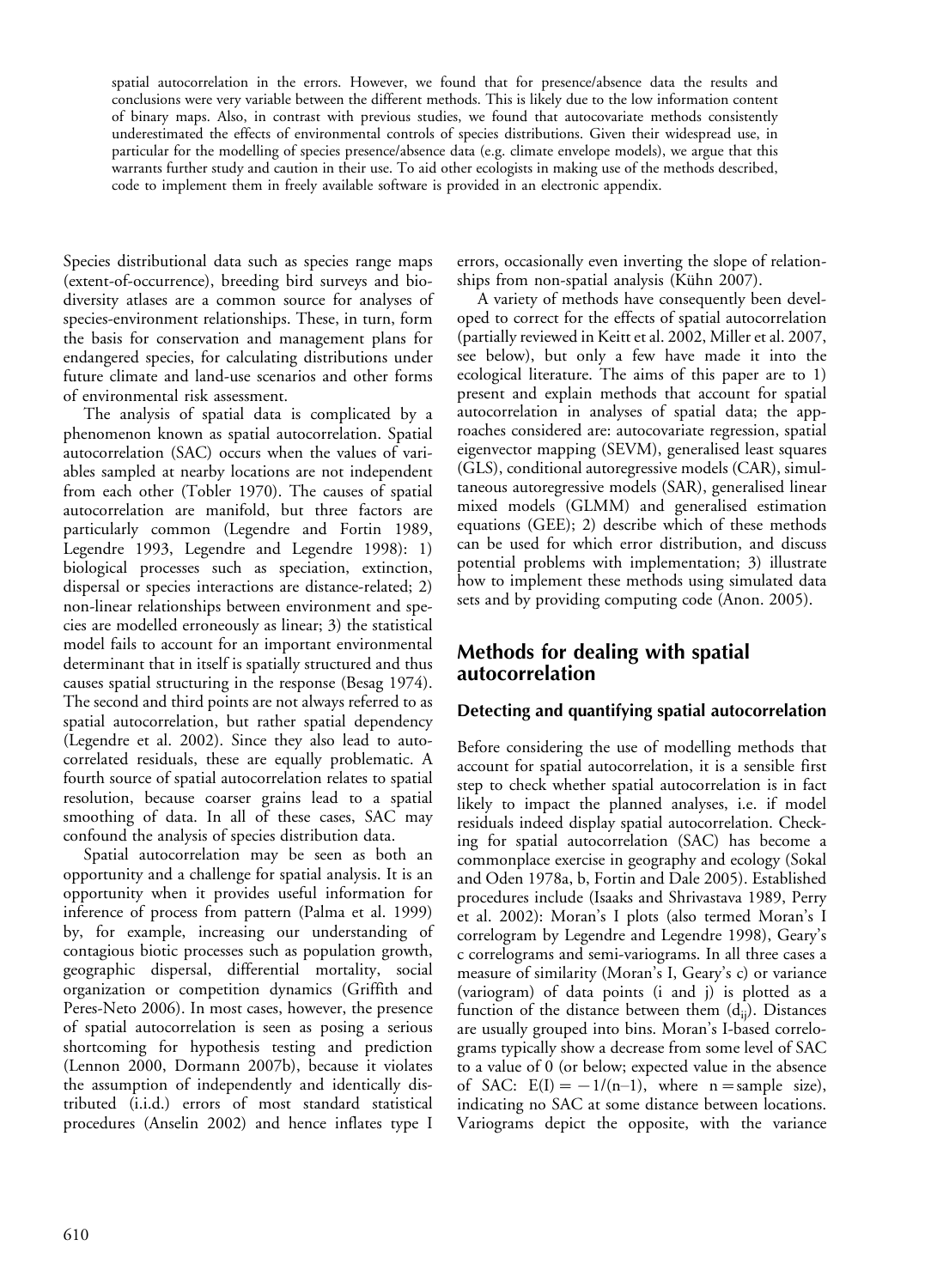between pairs of points increasing up to a certain distance, where variance levels off. Variograms are more commonly employed in descriptive geostatistics, while correlograms are the prevalent graphical presentation in ecology (Fortin and Dale 2005).

Values of Moran's I are assessed by a test statistic (the Moran's I standard deviate) which indicates the statistical significance of SAC in e.g. model residuals. Additionally, model residuals may be plotted as a map that more explicitly reveals particular patterns of spatial autocorrelation (e.g. anisotropy or non-stationarity of spatial autocorrelation). For further details and formulae see e.g. Isaaks and Shrivastava (1989) or Fortin and Dale (2005).

### Assumptions common to all modelling approaches considered

All methods assume spatial stationarity, i.e. spatial autocorrelation and effects of environmental correlates to be constant across the region, and there are very few methods to deal with non-stationarity (Osborne et al. 2007). Stationarity may or may not be a reasonable assumption, depending, among other things, on the spatial extent of the study. If the main cause of spatial autocorrelation is dispersal (for example in research on animal distributions), stationarity is likely to be violated, for example when moving from a floodplain to the mountains, where movement may be more restricted. One method able to accommodate spatial variation in autocorrelation is geographically weighted regression (Fotheringham et al. 2002), a method not considered here because of its limited use for hypothesis testing (coefficient estimates depend on spatial position) and because it was not designed to remove spatial autocorrelation (see e.g. Kupfer and Farris 2007, for a GWR correlogram).

Another assumption is that of isotropic spatial autocorrelation. This means that the process causing the spatial autocorrelation acts in the same way in all directions. Environmental factors that may cause anisotropic spatial autocorrelation are wind (giving a wind-dispersed organism a preferential direction), water currents (e.g. carrying plankton), or directionality in soil transport (carrying seeds) from mountains to plains. He et al. (2003) as well as Worm et al. (2005) provide examples of analyses accounting for anisotropy in ecological data, and several of the methods described below can be adapted for such circumstances.

### Description of spatial statistical modelling methods

The methods we describe in the following fall broadly into three groups. 1) Autocovariate regression and spatial eigenvector mapping seek to capture the spatial configuration in additional covariates, which are then added into a generalised linear model (GLM). 2) Generalised least squares (GLS) methods fit a variance-covariance matrix based on the non-independence of spatial observations. Simultaneous autoregressive models (SAR) and conditional autoregressive models (CAR) do the same but in different ways to GLS, and the generalised linear mixed models (GLMM) we employ for non-normal data are a generalisation of GLS. 3) Generalised estimating equations (GEE) split the data into smaller clusters before also modelling the variance-covariance relationship. For comparison, the following non-spatial models were also employed: simple GLM and trend-surface generalised additive models (GAM: Hastie and Tibshirani 1990, Wood 2006), in which geographical location was fitted using splines as a trend-surface (as a two-dimensional spline on geographical coordinates). Trend surface GAM does not address the problem of spatial autocorrelation, but merely accounts for trends in the data across larger geographical distances (Cressie 1993). A promising tool which became available only recently is the use of wavelets to remove spatial autocorrelation (Carl and Kühn 2007b). However, the method was published too recently to be included here and hence awaits further testing.

We also did not include Bayesian spatial models in this review. Several recent publications have employed this method and provide a good coverage of its implementation (Osborne et al. 2001, Hooten et al. 2003, Thogmartin et al. 2004, Gelfand et al. 2005, Kühn et al. 2006, Latimer et al. 2006). The Bayesian approach to spatial models used in these studies is based either on a CAR or an autologistic implementation similar to the one we used as a frequentist method. The Bayesian framework allows for a more flexible incorporation of other complications (observer bias, missing data, different error distributions) but is much more computer-intensive then any of the methods presented here.

Beyond the methods mentioned above, there are also those which correct test statistics for spatial autocorrelation. These include Dutilleul's modified t-test (Dutilleul 1993) or the CRH-correction for correlations (Clifford et al. 1989), randomisation tests such as partial Mantel tests (Legendre and Legendre 1998), or strategies employed by Lennon (2000), Liebhold and Gurevitch (2002) and Segurado et al. (2006) which are all useful as a robust assessment of correlation between environmental and response variables. As these methods do not allow a correction of the parameter estimates, however, they are not considered further in this study. In the following sections we present a detailed description of all methods employed here.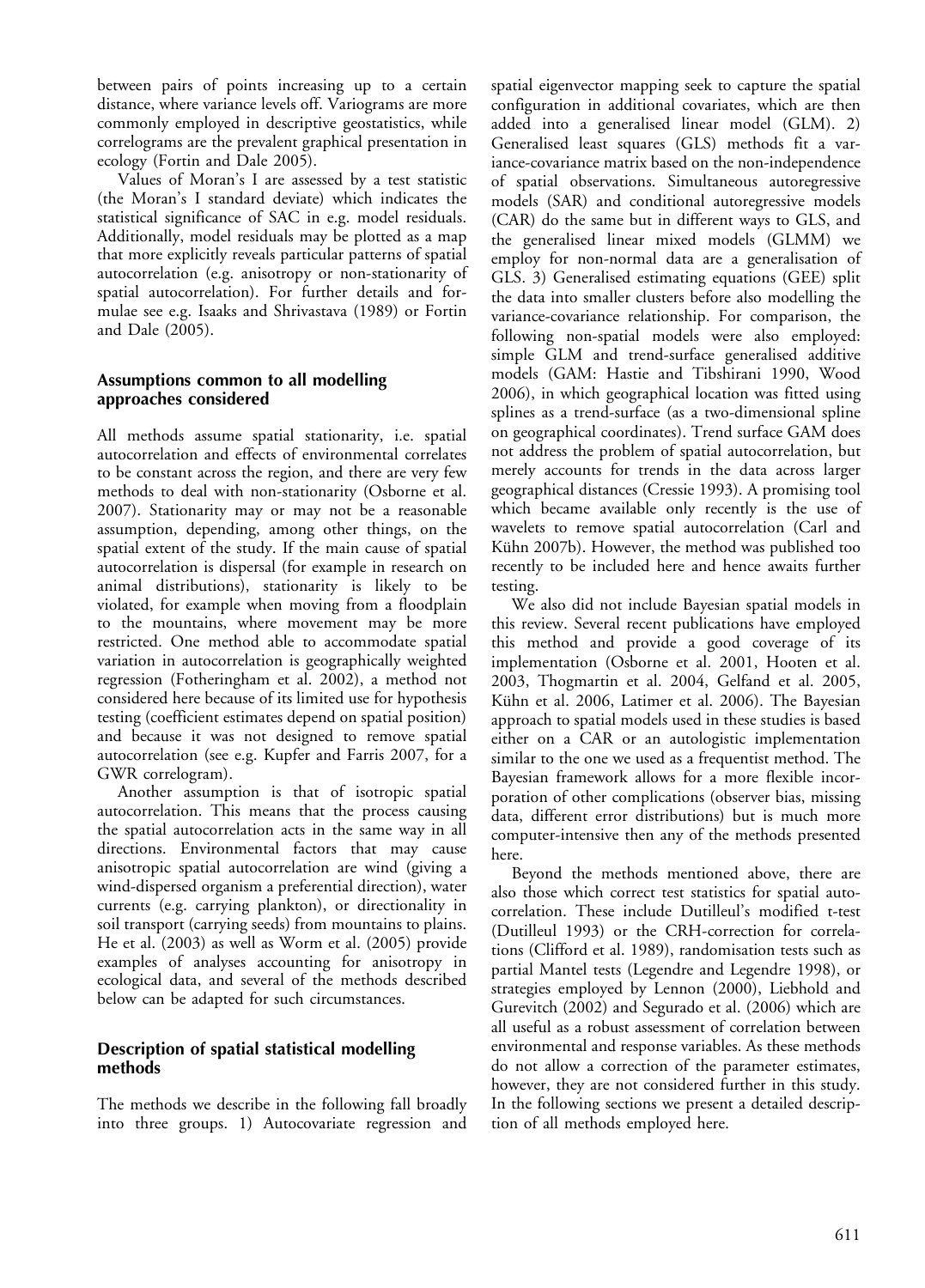#### 1. Autocovariate models

Autocovariate models address spatial autocorrelation by estimating how much the response variable at any one site reflects response values at surrounding sites. This is achieved through a simple extension of generalised linear models by adding a distance-weighted function of neighbouring response values to the model's explanatory variables. This extra parameter is known as the autocovariate. The autocovariate is intended to capture spatial autocorrelation originating from endogenous processes such as conspecific attraction, limited dispersal, contagious population growth, and movement of censused individuals between sampling sites (Smith 1994, Keitt et al. 2002, Yamaguchi et al. 2003).

Adding the autocovariate transforms the linear predictor of a generalised linear model from its usual form,  $y = X\beta + \epsilon$ , to  $y = X\beta + \rho A + \epsilon$ , where  $\beta$  is a vector of coefficients for intercept and explanatory variables  $X$ ; and  $\rho$  is the coefficient of the autocovariate A.

A at any site i may be calculated as:

$$
A_i = \sum_{j \in k_i} w_{ij} y_j
$$
 (the weighted sum) or  

$$
A_i = \frac{\sum_{j \in k_i} w_{ij} y_j}{\sum_{j \in k_i} w_{ij}}
$$
 (the weighted average),

where  $y_i$  is the response value of  $y$  at site j among site i's set of  $k_i$  neighbours; and  $w_{ij}$  is the weight given to site j's influence over site i (Augustin et al. 1996, Gumpertz et al. 1997). Usually, weight functions are related to geographical distance between data points (Augustin et al. 1996, Araújo and Williams 2000, Osborne et al. 2001, Brownstein et al. 2003) or environmental distance (Augustin et al. 1998, Ferrier et al. 2002). The weighting scheme and neighbourhood size (k) are often chosen arbitrarily, but may be optimised (by trial and error) to best capture spatial autocorrelation (Augustin et al. 1996). Alternatively, if the cause of spatial autocorrelation is known (or at least suspected), the choice of neighbourhood configuration may be informed by biological parameters, such as the species' dispersal capacity (Knapp et al. 2003).

Autocovariate models can be applied to binomial data (''autologistic regression'', Smith 1994, Augustin et al. 1996, Klute et al. 2002, Knapp et al. 2003), as well as normally and Poisson-distributed data (Luoto et al. 2001, Kaboli et al. 2006).

Where spatial autocorrelation is thought to be anisotropic (e.g. because seed dispersal follows prevailing winds or downstream run-off), multiple autocovariates can be used to capture spatial autocorrelation in different geographic directions (He et al. 2003).

#### 2. Spatial eigenvector mapping (SEVM)

Spatial eigenvector mapping is based on the idea that the spatial arrangement of data points can be translated into explanatory variables, which capture spatial effects at different spatial resolutions. During the analysis, those eigenvectors that reduce spatial autocorrelation in the residuals best are chosen explicitly as spatial predictors. Since each eigenvector represents a particular spatial patterning, SAC is effectively allowed to vary in space, relaxing the assumption of both spatial isotropy and stationarity. Plotting these eigenvectors reveals the spatial patterning of the spatial autocorrelation (see Diniz-Filho and Bini 2005, for an example). This method could thus be very useful for data with SAC stemming from larger scale observation bias.

The method is based on the eigenfunction decomposition of spatial connectivity matrices, a relatively new and still unfamiliar method for describing spatial patterns in complex data (Griffith 2000b, Borcard and Legendre 2002, Griffith and Peres-Neto 2006, Dray et al. 2006). A very similar approach, called eigenvector filtering, was presented by Diniz-Filho and Bini (2005) based on their method to account for phylogenetic nonindependence in biological data (Diniz-Filho et al. 1998). Eigenvectors from these matrices represent the decompositions of Moran's I statistic into all mutually orthogonal maps that can be generated from a given connectivity matrix (Griffith and Peres-Neto 2006). Either binary or distance-based connectivity matrices can be decomposed, offering a great deal of flexibility regarding topology and transformations. Given the non-Euclidean nature of the spatial connectivity matrices (i.e. not all sampling units are connected), both positive and negative eigenvalues are produced. The non-Euclidean part is introduced by the fact that only certain connections among sampling units, and not all, are considered. Eigenvectors with positive eigenvalues represent positive autocorrelation, whereas eigenvectors with negative eigenvalues represent negative autocorrelation. For the sake of presenting a general method that will work for either binary or distance matrices, we used a distance-based eigenvector procedure (after Dray et al. 2006) which can be summarized as follows: 1) compute a pairwise Euclidean (geographic) distance matrix among sampling units:  $\mathbf{D} = [d_{ij}]$ ; 2) choose a threshold value t and construct a connectivity matrix using the following rule:

$$
\mathbf{W} = [w_{ij}] = \begin{cases} 0 & \text{if } i = j \\ 0 & \text{if } d_{ij} > t \\ \left[1 - (d_{ij}/4t)^2\right] \text{if } d_{ij} \le t \end{cases}
$$

where t is chosen as the maximum distance that maintains connections among all sampling units being connected using a minimum spanning tree algorithm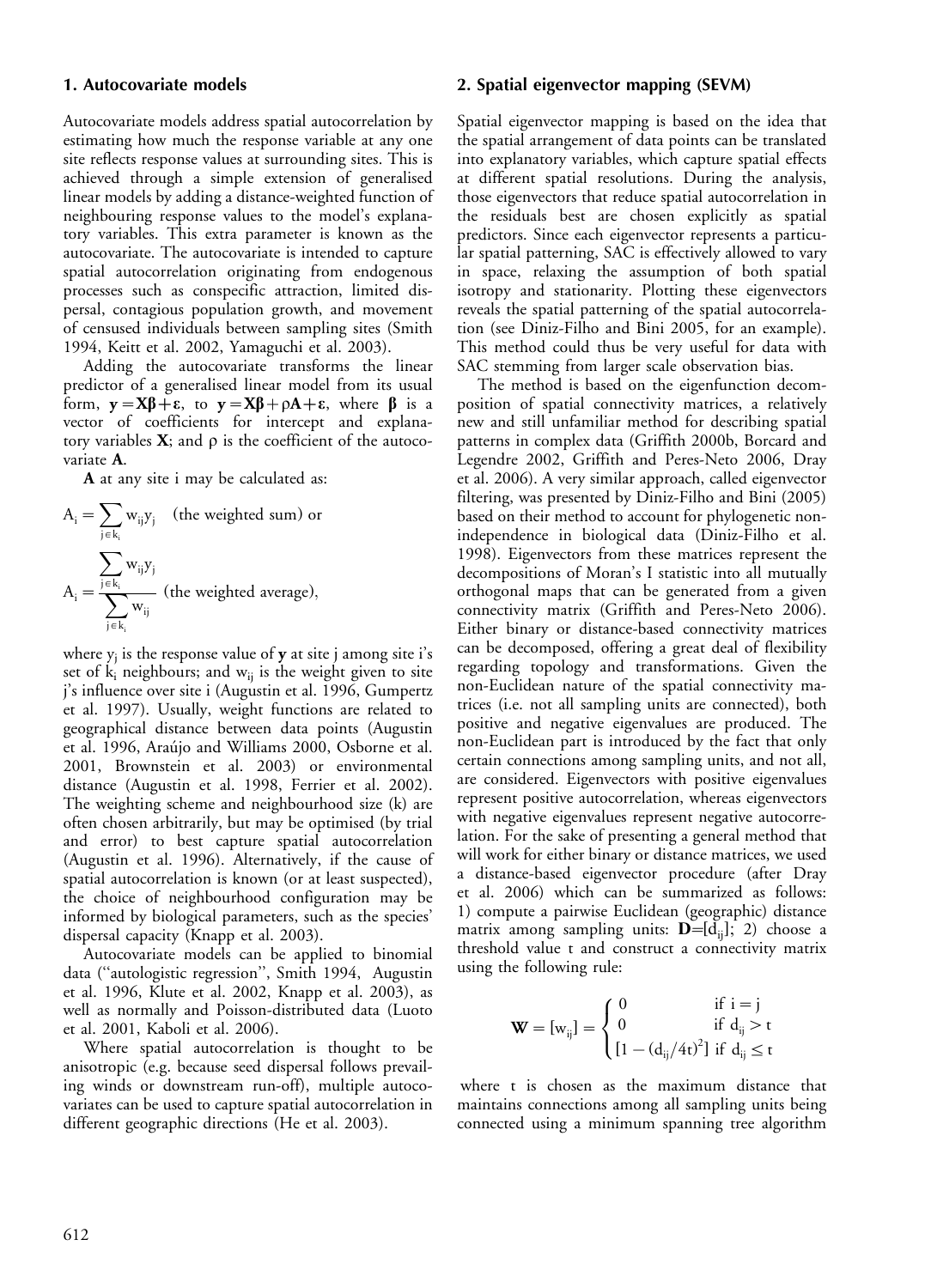(Legendre and Legendre 1998). Because the example data we use represent a regular grid (see below),  $t = 1$  and thus w<sub>ij</sub> is either 0 or  $1-\frac{1}{4^2} = 0.9375$  in our analysis. Note that we can change 0.9375 to 1 without affecting eigenvector extraction. This would make the matrix fully compatible with a binary matrix which is the case for a regular grid. 3) Compute the eigenvectors of the centred similarity matrix:  $(I - 11^T/n)W(I - 11^T/n)$ , where I is the identity matrix. Due to numerical precision regarding the eigenvector extraction of large matrices (Bai et al. 1996) the method is limited to ca 7000 observations depending on platform and software (but see Griffith 2000a, for solutions based on large binary connectivity matrices). 4) Select eigenvectors to be included as spatial predictors in a linear or generalised linear model. Here, a model selection procedure that minimizes the amount of spatial autocorrelation in residuals was used (see Griffith and Peres-Neto 2006 and Appendix for computational details). In this approach, eigenvectors are added to a model until the spatial autocorrelation in the residuals, measured by Moran's I, is non-significant. Our selection algorithm considered global Moran's I (i.e. autocorrelation across all residuals), but could be easily amended to target spatial autocorrelation within certain distance classes. The significance of Moran's I was tested using a permutation test as implemented in Lichstein et al. (2002). This potentially renders the selection procedure computationally intensive for large data sets (200 or more observations), because a permutation test must be performed for each new eigenvector entered into the model. Once the location-dependent, but data-independent eigenvectors are selected, they are incorporated into the ordinary regression model (i.e. linear or generalized linear model) as covariates. Since their relevance has been assessed during the filtering process model simplification is not indicated (although some eigenvectors will not be significant).

### 3. Spatial models based on generalised least squares regression

In linear models of normally distributed data, spatial autocorrelation can be addressed by the related approaches of generalised least squares (GLS) and autoregressive models (conditional autoregressive models (CAR) and simultaneous autoregressive models (SAR)). GLS directly models the spatial covariance structure in the variance-covariance matrix  $\Sigma$ , using parametric functions. CAR and SAR, on the other hand, model the error generating process and operate with weight matrices that specify the strength of interaction between neighbouring sites.

Although models based on generalised least squares have been known in the statistical literature for decades (Besag 1974, Cliff and Ord 1981), their

application in ecology has been very limited so far (Jetz and Rahbek 2002, Keitt et al. 2002, Lichstein et al. 2002, Dark 2004, Tognelli and Kelt 2004). This is most likely due to the limited availability of appropriate software that easily facilitates the application of these kinds of models (Lichstein et al. 2002). With the recent development of programs that fit a variety of GLS (Littell et al. 1996, Pinheiro and Bates 2000, Venables and Ripley 2002) and autoregressive models (Kaluzny et al. 1998, Bivand 2005, Rangel et al. 2006), however, the range of available tools for ecologists to analyse spatially autocorrelated normal data has been greatly expanded.

#### Generalised least squares (GLS)

As before, the underlying model is  $Y = X\beta + \epsilon$ , with the error vector  $\epsilon = N(0,\Sigma)$ .  $\Sigma$  is called the variancecovariance matrix. Instead of fitting individual values for the variance-covariance matrix  $\Sigma$ , a parametric correlation function is assumed. Correlation functions are isotropic, i.e. they depend only on the distance  $s_{ij}$ between locations i and j, but not on the direction. Three frequently used examples of correlation functions C(s) also used in this study are exponential  $(C(s) = \sigma^2)$  $exp(-r/s)$ ), Gaussian  $(C(s) = \sigma^2 exp(-r/s))^2$  and spherical  $(C(s) = \sigma^2(1 - 2/\pi(r/s\sqrt{1 - r^2/s^2} + \sin^{-1}r/s))$ ; where r is a scaling factor that is estimated from the data).

Some restrictions are placed upon the resulting variance-covariance matrix  $\Sigma$ : a) it must be symmetric, and b) it must be positive definite. This guarantees that the matrix is invertible, which is necessary for the fitting process (see below). The choice of correlation function is commonly based on a visual investigation of the semi-variogram or correlogram of the residuals.

Parameter estimation is a two-step process. First, the parameters of the correlation function (i.e. scaling factor r in the examples used here) are found by optimizing the so called profiled log-likelihood, which is the log-likelihood where the unknown values for  $\beta$ and  $\sigma^2$  are replaced by their algebraic maximum likelihood estimators. Secondly, given the parameterization of the variance-covariance matrix, the values for  $\beta$  and  $\sigma^2$  are found by solving a weighted ordinary least square problem:

$$
\left(\sum_{i=1}^{-1/2}\right)^{T} \mathbf{y} = \left(\sum_{i=1}^{-1/2}\right)^{T} \mathbf{x} \boldsymbol{\beta} + \left(\sum_{i=1}^{-1/2}\right)^{T} \boldsymbol{\epsilon}
$$

where the error term  $(\Sigma^{-1/2})^T \varepsilon$  is now normally distributed with mean 0 and variance  $\sigma^2 I$ .

#### Autoregressive models

Both CAR and SAR incorporate spatial autocorrelation using neighbourhood matrices which specify the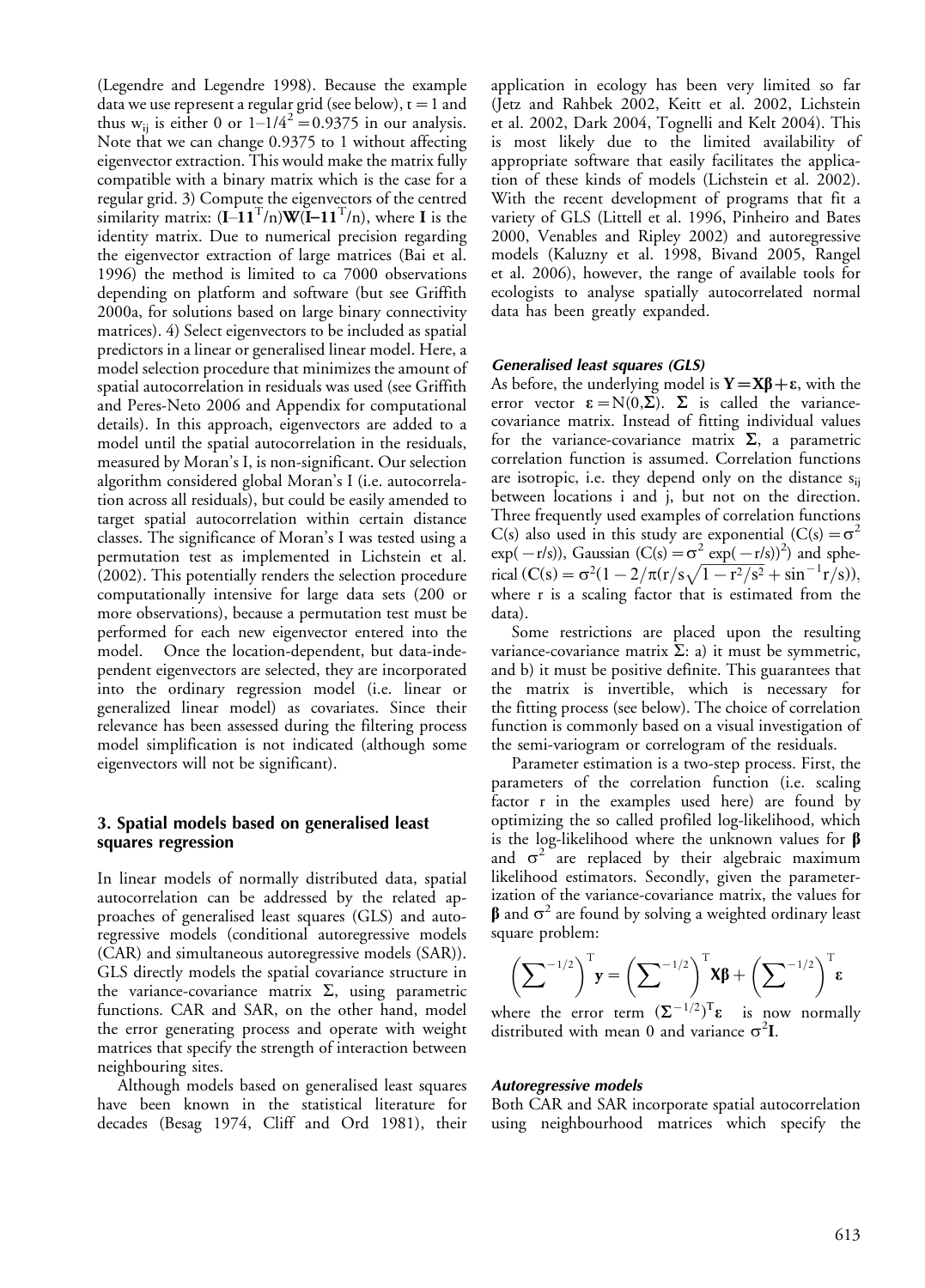relationship between the response values (in the case of CAR) or residuals (in the case of SAR) at each location (i) and those at neighbouring locations (j) (Cressie 1993, Lichstein et al. 2002, Haining 2003). The neighbourhood relationship is formally expressed in a  $n \times n$  matrix of spatial weights (W) with elements (w<sub>ii</sub>) representing a measure of the connection between locations i and j. The specification of the spatial weights matrix starts by identifying the neighbourhood structure of each cell. Usually, a binary neighbourhood matrix **N** is formed where  $n_{ij} = 1$  when observation j is a neighbour to observation i. This neighbourhood can be identified by the adjacency of cells on a grid map, or by Euclidean or great circle distance (e.g. the distance along earth's surface), or predefined according to a specific number of neighbours (e.g. a neighbourhood distance of 1.5 in our case includes the 8 adjacent neighbours). The elements of N can further be weighted to give closer neighbours higher weights and more distant neighbours lower weights. The matrix of spatial weights W consists of zeros on the diagonal, and weights for the neighbouring locations  $(w_{ij})$  in the offdiagonal positions. A good introduction to the CAR and SAR methodology is given by Wall (2004).

#### Conditional autoregressive models (CAR)

The CAR model can be written as (Keitt et al. 2002):

$$
Y = X\beta + \rho W (Y - X\beta) + \epsilon
$$

with  $\epsilon = N(0, V_c)$ . If  $\sigma_i^2 = \sigma^2$  for all locations i, the covariance matrix is  $V_C = \sigma^2 (I - \rho W)^{-1}$ , where W has to be symmetric. Consequently, CAR is unsuitable when directional processes such as stream flow effects or prevalent wind directions are coded as non-Euclidean distances, resulting in an asymmetric covariance matrix. In such situations, the closely related simultaneous autoregressive models (SAR) are a better option, as their W need not be symmetric (see below). For our analysis, we used a row-standardised binary weights matrix for a neighbour-distance of 2 (Appendix).

#### Simultaneous autogressive models (SAR)

SAR models can take three different forms (we use the notation presented in Anselin 1988), depending on where the spatial autoregressive process is believed to occur (see Cliff and Ord 1981, Anselin 1988, Haining 2003, for details). The first SAR model assumes that the autoregressive process occurs only in the response variable (''lagged-response model''), and thus includes a term  $(\rho \mathbf{W})$  for the spatial autocorrelation in the response variable Y, but also the standard term for the predictors and errors  $(X\beta + \varepsilon)$  as used in an ordinary least squares (OLS) regression. Spatial autocorrelation in the response may occur, for example, where

propagules disperse passively with river flow, leading to a directional spatial effect. The SAR lagged-response model (SAR lag) takes the form

$$
Y = \rho WY + X\beta + \epsilon
$$

(which is equivalent to  $Y = (I - \rho W)^{-1} X \beta + (I (\rho W)^{-1}\epsilon$ ), where  $\rho$  is the autoregression parameter, W the spatial weights matrix, and  $\beta$  a vector representing the slopes associated with the predictors in the original predictor matrix X.

Second, spatial autocorrelation can affect both response and predictor variables (''lagged-mixed model", SAR mix). Ecologically, this adds a local aggregation component to the spatial effect in the lagmodel above. In this case, another term  $(WX\gamma)$  must also appear in the model, which describes the regression coefficients  $(y)$  of the spatially lagged predictors (WX). The SAR lagged-mixed model takes the form

$$
Y = \rho WY + X\beta + WX\gamma + \epsilon
$$

Finally, the ''spatial error model'' (SAR err) assumes that the autoregressive process occurs only in the error term and neither in response nor in predictor variables. The model is most similar to the CAR, with no directionality in the error. In this case, the usual OLS regression model  $(Y = X\beta + \epsilon)$  is complemented by a term ( $\lambda W\mu$ ) which represents the spatial structure ( $\lambda W$ ) in the spatially dependent error term  $(\mu)$ . The SAR spatial error model thus takes the form

$$
Y = X\beta + \lambda W\mu + \epsilon
$$

where  $\lambda$  is the spatial autoregression coefficient, and the rest as above. SAR and CAR are related to each other, but the terms  $\rho W$  used in both CAR and SAR are not identical. As noted above, in CAR, W must be symmetrical, whereas in SAR it need not be. Let  $\rho \mathbf{W}$ of the CAR be called **K** and  $\rho$ **W** of the SAR be called **S**. Then any SAR is a CAR with  $K = S + S^{T} - S^{T}S$ (Haining 2003). Assuming constant variance  $\sigma^2$ , the formal relationship between the error variance-covariance matrices in GLS, SAR, and CAR is as follows:  $V_{\text{GLS}} = \sigma_{\text{T}}^2 \mathbf{C}(\mathbf{s})$ ;  $V_{\text{CAR}} = \sigma^2 \left( \mathbf{I} - \mathbf{K} \right)^{-1}$  and  $V_{\text{SAR}} = \sigma^2 \left( \mathbf{I} - \mathbf{K} \right)^{-1}$  $S^{\prime}$ <sup>-1</sup>(I-S<sup>T</sup>)<sup>-1</sup>, with **K** and **S** as defined above. Thus CAR and SAR models are equivalent if  $V_{\text{CAR}} = V_{\text{SAR}}$ . The relationship between specific values in correlation matrix  $C$  and weight matrix  $W$  is not straightforward, however. In particular, spatial dependence parameters that decrease monotonically with distance do not necessarily correspond to spatial covariances that decrease monotonically with distance (Waller and Gotway 2004). An extensive comparison of the impact of different model formulations on parameter estimation and type I error control is given by Kissling and Carl (2007) using simulated datasets with different spatial autocorrelation structures.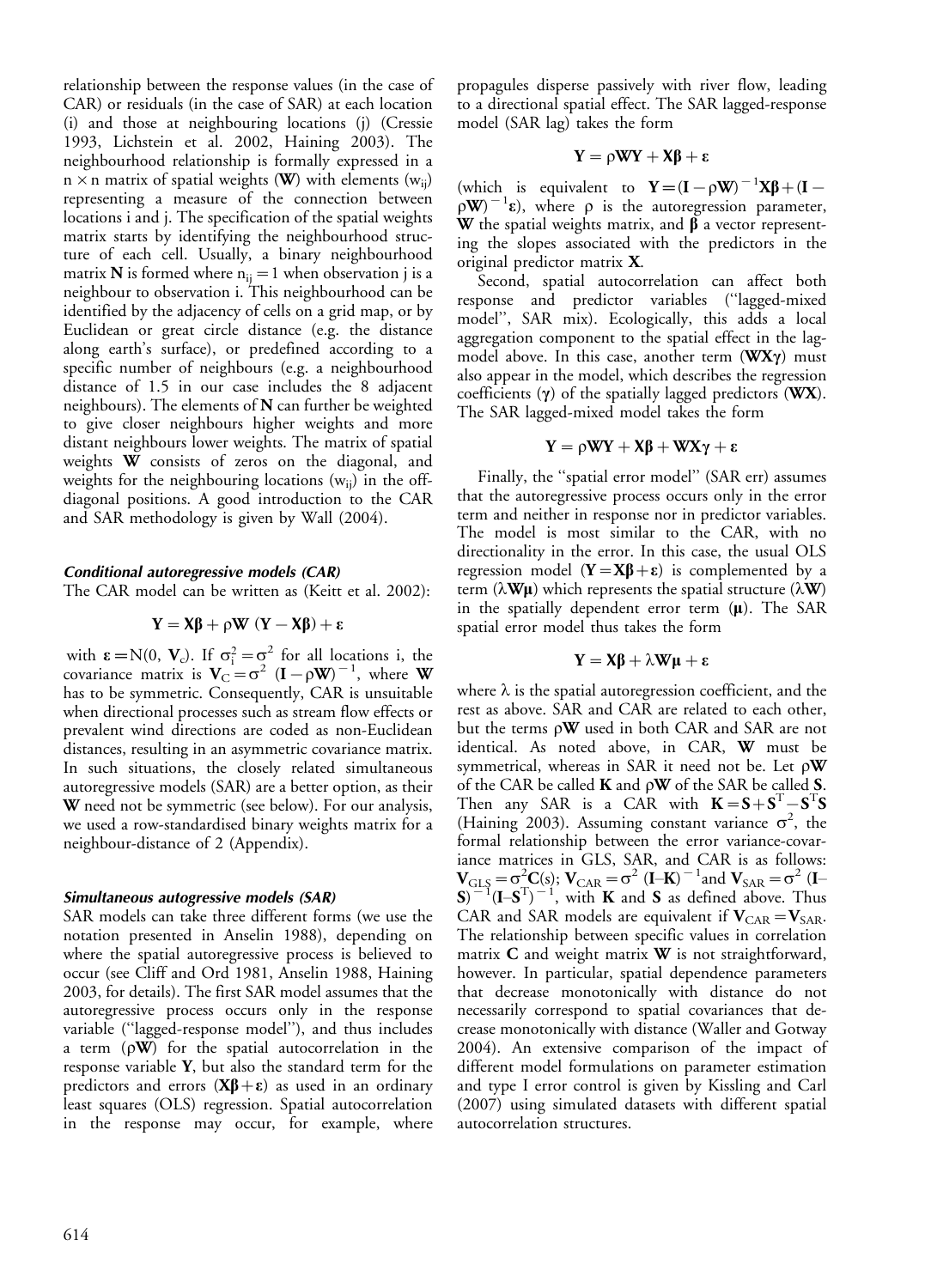#### Spatial generalised linear mixed models (GLMM)

Spatial generalised linear mixed models are generalised linear models (GLMs) in which the linear predictor may contain random effects and within-group errors may be spatially autocorrelated (Breslow and Clayton 1993, Venables and Ripley 2002). Formally, if  $Y_{ii}$  is the j-th observation of the response variable in group i,

$$
E[Y_{ij}|\zeta_i]=g^{-1}(\eta_{ij})\qquad\quad\text{and}\qquad\qquad \eta_{ij}=x_{ij}\pmb{\beta}+z_{ij}\zeta_i,
$$

where g is the link function,  $\eta$  is the linear predictor,  $\beta$ and  $\zeta$  are coefficients for fixed and random effects, respectively, and x and z are the explanatory variables associated with these effects. Conditional on the random effects  $\zeta$ , the standard GLM applies and the within-group distribution of  $Y$  can be described using the same error distributions as in GLM.

Since the GLMM is often implemented based on so-called penalized quasi-likelihood (PQL) methods (Breslow and Clayton 1993, Venables and Ripley 2002) around the GLS-algorithm (McCullough and Nelder 1989), we can use it in a similar way, i.e. fitting the structure of the variance-covariance-matrix to the data (see GLS above), albeit with a different error distribution. In cases where spatial data are available from several disjunct regions, GLMMs can thus be used to fit overall fixed effects while spatial correlation structures are nested within regions, allowing the accommodation of regional differences in e.g. autocorrelation distances, and assuming autocorrelation only between observations within the same region (Orme et al. 2005, Davies et al. 2006, Stephenson et al. 2006).

#### 4. Spatial generalised estimating equations (GEE)

Liang and Zeger (1986) developed the generalised estimating equation (GEE) approach which is an extension of generalised linear models (GLMs). When responses are measured repeatedly through time or space, the GEE method takes correlations within clusters of sampling units into account by means of a parameterised correlation matrix, while correlations between clusters are assumed to be zero. In a spatial context such clusters can be interpreted as geographical regions, if distances between different regions are large enough (Albert and McShane 1995). We modified the approach of Liang and Zeger to use these GEE models for spatial, two-dimensional datasets sampled in rectangular grids (see Carl and Kühn 2007a, for more details). Fortunately, estimates of regression parameters are fairly robust against misspecification of the correlation matrix (Dobson 2002). The GEE approach is especially suited for parameter estimation rather than prediction (Augustin et al. 2005).

Firstly, consider the generalised linear model  $E(y) =$  $\mu$ ,  $\mu = g^{-1}$  (X $\beta$ ) where y is a vector of response variables,  $\mu$  the expected value,  $g^{-1}$  the inverse of the link function, **X** the matrix of predictors, and  $\beta$  the vector of regression parameters. Minimization of a quadratic form leads to the GLM score equation (Diggle et al. 1995, Dobson 2002, Myers et al. 2002)

$$
\mathbf{D}^{\mathrm{T}}\mathbf{V}^{-1}(\mathbf{y}-\mathbf{\mu})=0,
$$

where  $\mathbf{D}^{\mathrm{T}}$  is the transposed matrix of  $\mathbf{D}$  of partial derivatives  $\mathbf{D} = \partial \boldsymbol{\mu} / \partial \boldsymbol{\beta}$ . Secondly, note that the variance of the response can be replaced by a variance-covariance matrix  $\overline{V}$  which takes into account that observations are not independent. In GEEs, the sample is split up into m clusters and the complete dataset is ordered in a way that in all clusters data are arranged in the same sequence:  $E(y_j) = \mu_j$ ,  $\mu_j = g^{-1}(X_j \beta)$ . Then the variance-covariance matrix has block diagonal form, since responses of different clusters are assumed to be uncorrelated. One can consequently transform the score equation into the following form

$$
\sum_{j=1}^{m} \mathbf{D}_{j}^{T} \mathbf{V}_{j}^{-1} \ (\mathbf{y}_{j} - \mathbf{\mu}_{j}) = 0,
$$

which sums over all clusters j. This equation is called the generalised estimating equation or the quasi-score equation.

For spatial dependence the following correlation structures for  $V$  are important: 1) Fixed. The correlation structure is completely specified by the user and will not change during an iterative procedure. Referred to here as GEE. 2) User defined. Correlation parameters are to be estimated, but one can specify that certain parameters must be equal, e.g. that the strength of correlation is always the same at a certain distance. Referred to here as geese.

First, we consider the GEE model with fixed correlation structure. In order to predetermine the correlation structure we have good reasons to assume that the correlation decreases exponentially with increasing spatial distance in ecological applications. Therefore, we use the function

$$
\alpha=\alpha_1^{d_{ij}}
$$

for computation of correlation parameters  $\alpha$ . Here  $d_{ii}$  is the distance between centre points of grid cells i and j and  $\alpha_1$  is the correlation parameter for nearest neighbours. The parameter  $\alpha_1$  is estimated by Moran's I of GLM residuals. In this way we obtain a full  $n \times n$ correlation matrix with known parameters. Thus clustering is not necessary.

In the user defined case we build a specific variancecovariance matrix in block diagonal form with 5 unknown correlation parameters (corresponding to the five different distance classes in a  $3 \times 3$  grid) which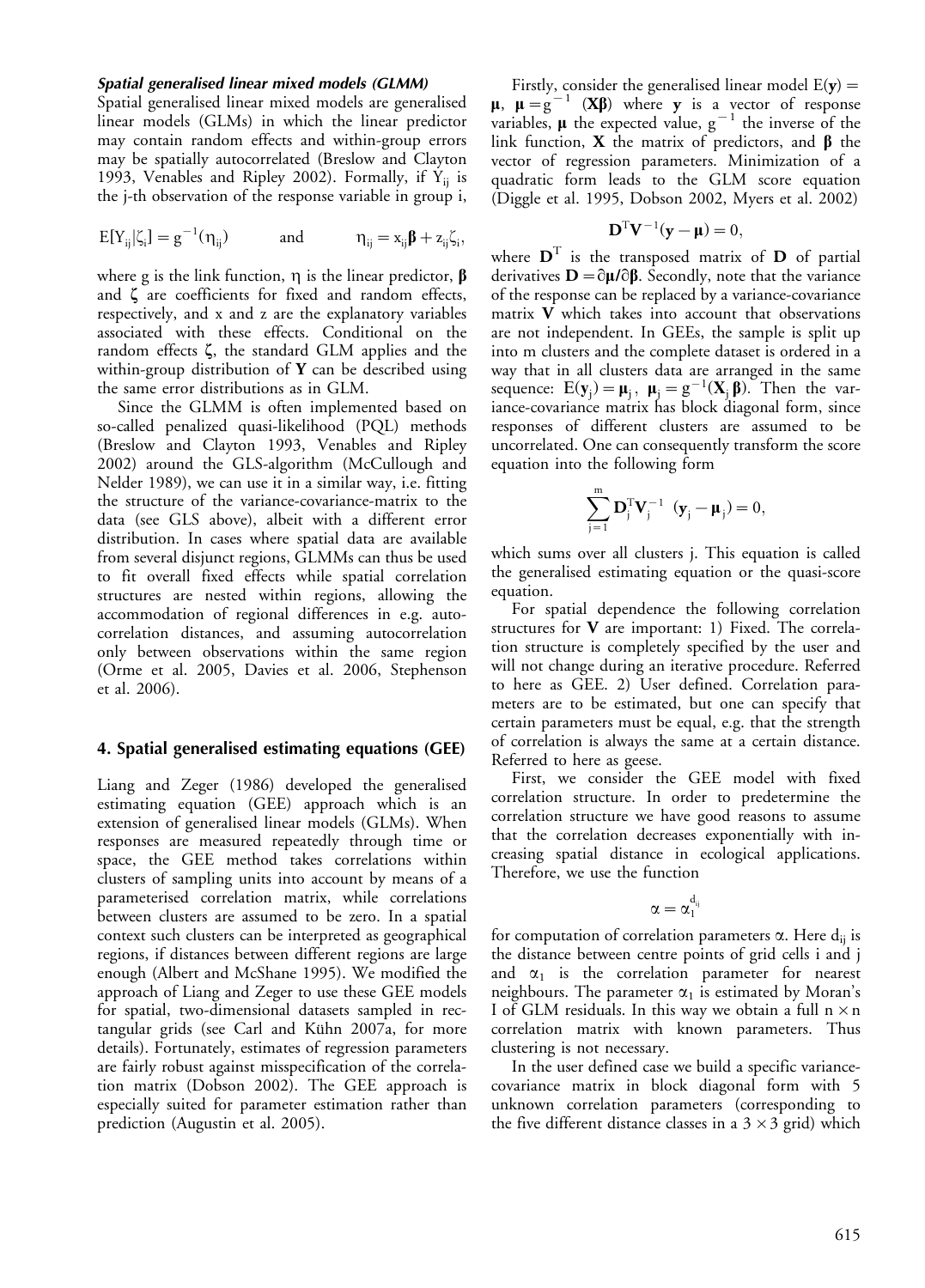have to be calculated iteratively. The dispersion parameter as a correction of overdispersion can be calculated as well.

# Example analysis using simulated data

To illustrate and compare the various approaches that are available to incorporate SAC into the analysis of species distribution data, we constructed artificial datasets with known properties. The datasets represent virtual species distribution data (for example species atlases) and environmental (such as climatic) covariates, available on a lattice of 1108 square cells imposed on the surface of a virtual island (Fig. 3).

### Generation of artificial distribution data

The basis for the virtual island is a subset of the volcano data set in R, which consists of a digital elevation model for Auckland's Maunga Whau Volcano in New Zealand (Anon. 2005). Two uncorrelated (Pearson's  $r = 0.013$ , p-0.668) environmental variables were created based on the altitude-component of this data set: ''rain'' and ''djungle''. These data are available as electronic appendix and are depicted in Fig. 3. While "rain" is a rather deterministic function of altitude (including a rain-shadow in the east), ''djungle'' is dominated by a high noise component. Data are given in the Appendix.

On this lattice the species distribution data,  $y_i$  (with i an indicator for cell  $(i = 1, 2..., 1108)$ ), were simulated as a function of one of the two artificial environmental predictors, rain<sub>i</sub>. Onto this functional relationship, we added a spatially correlated noise component we refer to as error  $\varepsilon_i$ . The covariate rain<sub>i</sub> can for example be thought of as estimates of the total annual amount of rainfall in cell i. We simulated the three most commonly available types of species distribution data; continuous, binary and count data, using the normal distribution and approximations of the Poisson and binomial distributions respectively. The following models were used to simulate the artificial data: 1) normally distributed data:  $y_i = 80 - 0.015 \times \text{rain}_i +$  $10 \times \varepsilon_i$ . 2) Binary data:  $y_i = 0$  if  $p_i < 0.5$ , and  $y_i = 1$ if,  $p_i \ge 0.5$ , where  $p_i = q_i + \sqrt{q_i(1-q_i)}\epsilon_i$ , and  $q_i = \frac{e^{3-0.003*_{rain_i}}}{1+e^{3-0.003*_{r_i}}}$  $\frac{1}{1 + e^{3 - 0.003 * \text{rain}_i}}$ . 3) Poisson data:  $y_i = \text{round}(k_i +$  $\sqrt{k_i}\epsilon_i$ ), where  $k_i = e^{3-0.001* \text{rain}_i}$ , and round is an operator used to round values to the nearest integer. This led to

simulated data with no over- or underdispersion. A weight matrix  $\mathbf W$  was used to simulate the spatially

correlated errors  $\varepsilon$ <sub>i</sub> using weights according to the distance between data points. Let  $\mathbf{D} = (d_{ij})$  be the (Euclidean) distance matrix for the distances between

cells i and j ( $d_{ij} = 0$  if i = j). On our lattice, the distance between the mid-points of neighbouring cells is  $d_{ij} = 1$ . Then,  $\mathbf{\Omega} = (\omega_{ij})$  is a matrix defined as  $\omega_{ij} = \exp(-\rho \times \mathbf{\Omega})$  $d_{ii}$ ),  $\rho$  ( $\rho \ge 0$ ) is a parameter that determines the decline of inter-cell correlation in errors with intercell distance. The strength of spatial autocorrelation increases with increasing values of  $\rho$  (there is no spatial autocorrelation if  $\rho = 0$ ). Here, we used a value of  $\rho =$ 0.3, which resulted in strongly correlated errors in neighbouring cells ( $\omega_{ij} = 0.74$ , if  $d_{ij} = 1$ ), but a steep decline of autocorrelation with increasing distance. A weights matrix W was calculated (by Choleski decomposition) using  $\Omega = \mathbf{W}^T \mathbf{W}$ . Finally, the spatially correlated errors are given by  $\epsilon = \mathbf{W}^{\mathrm{T}} \xi$ , with  $\xi$  drawn from the standard normal distribution.

### Analysis of simulated data

For each error distribution, ten data sets were created, each using a random realisation of the spatially autocorrelated errors, using random draws of  $\xi_i$ . These data sets were then submitted to statistical analyses in which the response variables were modelled using a number of different linear models for the normally distributed data, and generalized linear models with the binomial distribution and logit-link for the binary data, and Poisson distribution and log-link for the count data:  $E(y_i) = g^{-1}(\alpha + \beta \times rain_i + \gamma \times djungle_i)$ , where g are the corresponding link functions (identity for the normal distribution). The variable ''djungle'' was entered into all of the statistical models as an additional predictor of the response. This was done to be able to assess the models' ability to distinguish random noise from meaningful variables.

Simulations and analyses were primarily carried out (see Appendix for implementation details and R-code) using the statistical programming software R (Anon. 2005), with packages gee (Carey 2002), geepack (Yan 2002, 2004), spdep (Bivand 2005), ncf (Bjørnstad and Falck 2000) and MASS (Venables and Ripley 2002). Calculations for the spatial eigenvector mapping were originally performed in Matlab using routines later ported to R (spdep) by Roger Bivand and Pedro Peres-Neto. Additional functions (Appendix) to work generalised estimating equations on a 2-D lattice were written by Gudrun Carl (Carl and Kühn 2007a). See also Table 1 for alternative software.

As most of the statistical methods tested allow for some flexibility in the precise structure of their spatial component, several models per method were calculated for each simulated dataset. This allowed us to identify the model configuration that most successfully accounted for spatial autocorrelation in the data at hand, by, for example, varying the distance over which spatial autocorrelation was assumed to occur, or its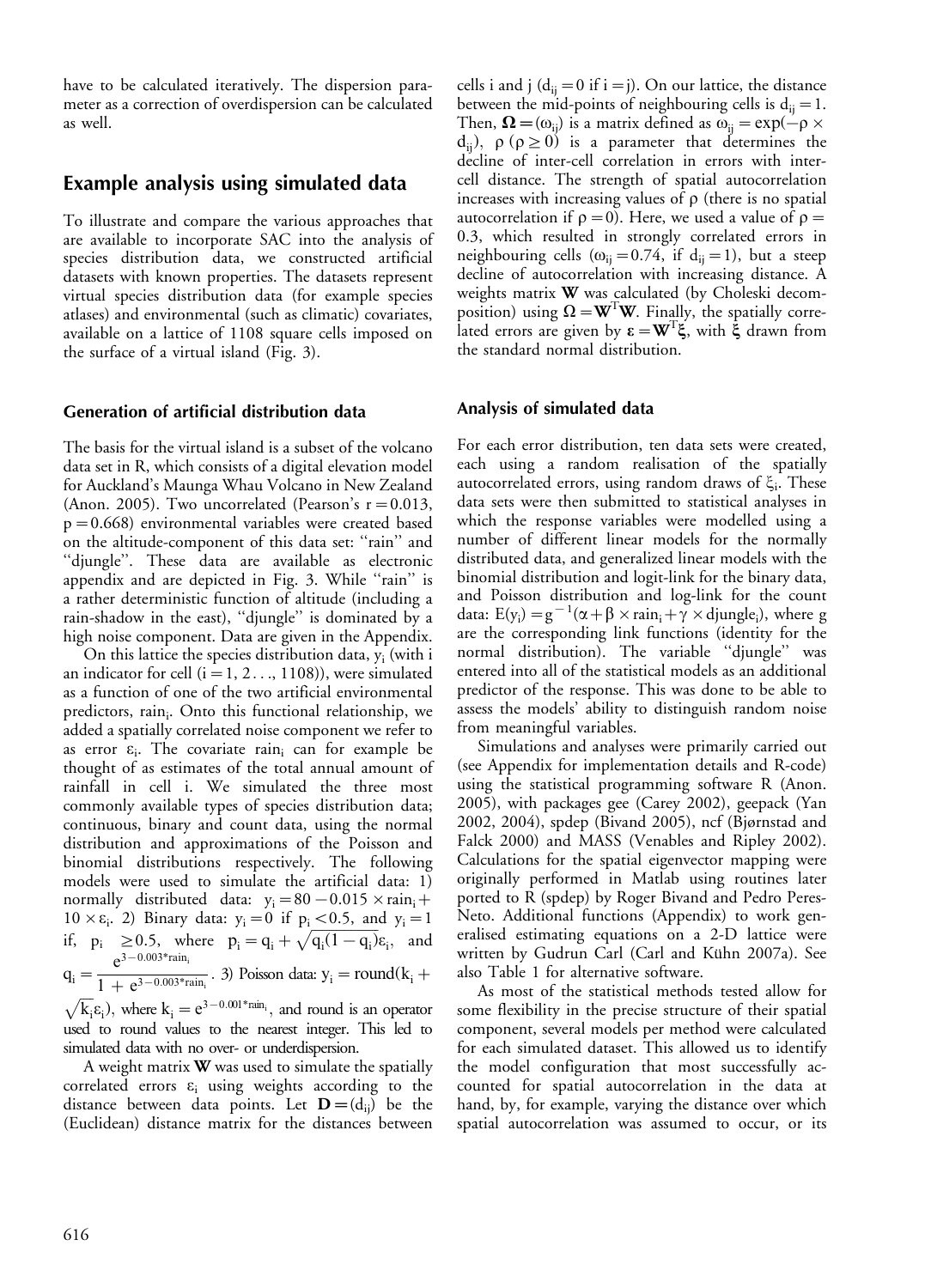Table 1. Methods correcting for spatial autocorrelation and their software implementations. This list is not exhaustive but represents the major software developments in use.

| Method                                                                                                                                                                                                                                        | $R$ -package <sup>1</sup>                                            | Computational intensity <sup>2</sup>                                | Cther <sup>3</sup>                                                                                            |
|-----------------------------------------------------------------------------------------------------------------------------------------------------------------------------------------------------------------------------------------------|----------------------------------------------------------------------|---------------------------------------------------------------------|---------------------------------------------------------------------------------------------------------------|
| Autocovariate regression<br>Autoregressive models <sup>4</sup> (CAR, SAR)<br>Bayesian analysis<br>Generalised linear mixed model<br>Generalised estimating equations<br>Generalised least squares <sup>4</sup><br>Spatial eigenvector mapping | spdep<br>spdep<br><b>MASS</b><br>gee, geepack<br>MASS, nlme<br>spdep | low<br>medium<br>very high<br>very high<br>low<br>high<br>very high | GeoDa, Matlab*, SAM, SpaceStat, S-plus†<br>WinBUGS/GeoBUGS<br>SAS (glimmix)<br>SAS<br>SAS, SAM<br>Matlab, SAM |

<sup>1</sup> for most R-packages (<http://www.r-project.org >) an equivalent for S-plus is available.

 $^2$  low, medium, high and very high refer roughly to a few seconds, several minutes, a few hours and several hours of CPU-time per model (1108 data points on a Pentium 4 dual core, 3.8GHz, 2GB RAM).

<sup>3</sup> GeoDa: freeware:  $\lt$ http://www.geoda.uiuc.edu  $\gt$ .<br><sup>4</sup> for normally distributed error only.

Matlab: <http://www.mathworks.com>, with EigMapSel – a matlab compiled software to perform the eigenvector selection procedure for generalised linear models (normal, logistic and poisson) - available in ESA's Electronic Data Archive (Griffith and Peres-Neto 2006).

SAM: spatial analysis for macroecology; freeware under: <http://www.ecoevol.ufg.br/sam/>.

SAS: statistical analysis system; commercial software: <http://www.sas.com>.

SpaceStat: commercial software: <http://www.terraseer.com/products/spacestat.html >.

S-plus: commercial software: <http://www.insightful.com>.

.< WinBUGS/GeoBUGS: freeware: <http://www.mrc-bsu.cam.ac.uk/bugs/winbugs/contents.shtml

\*requires the free "Spatial Econometric toolbox": <http://www.spatial-econometrics.com>.

\$requires additional module ''spatial''.

functional form. Inferior models were discarded, so that the results section below reports only on the best configuration for each approach. We used residuals based on fitted values and which were as such calculated from both the spatial and the non-spatial model components. For each, we report the following details: 1) model coefficients (and their standard errors); since the true parameters are known, we can directly judge the quality of coefficient estimation; 2) removal of SAC (global Moran's I, i.e. Moran's I computed across neighbourhood up to a distance of 20, and correlograms, which plot Moran's I for different distance classes); 3) spatial distribution of residuals (map).

#### Results of simulations

It is worth pointing out that the main aim of this study is to illustrate the different methods by applying them to the same data sets. The ten realisations of one type of spatial autocorrelation do not allow us to provide a comprehensive evaluation of the relative merits of each of the methods considered. Such evaluation is beyond the scope of this review paper, and will depend on the data set and question under study. Nonetheless, some interesting results emerged from our simulations.

Spatial and non-spatial models differed considerably in terms of the spatial signature in their residuals (Table 2; Fig. 2 and 3). Residual maps for OLS/GLM and GAM exhibit clusters of large residuals of the same sign (Fig. 3), indicating that these models were not able

to remove all spatial autocorrelation from the data. In our case we know that this is due neither to the omission of an important variable nor an incorrect functional relationship, but a simulated aggregation mechanism in the errors. In comparison, all spatial models managed to decrease spatial autocorrelation in the residuals (Fig. 2), although not all were able to completely eliminate it. Geese performed worst in this regard. Our simulations are not comprehensive enough, however, to allow us to deduce what the influence of this incomplete removal of SAC might be on parameter estimation or hypothesis testing.

Another  $-$  though inconsistent  $-$  difference between the spatial and non-spatial models especially with binary data was that standard errors of the coefficient estimates for "rain" and "djungle" were often larger for the spatial models (Fig. 1). For normal and Poisson data, differences in coefficient estimates between spatial and non-spatial models were relatively small, and statistical inference was not affected. Only autocovariate model and SAR lag provided consistently incorrect estimates of the spatially autocorrelated parameter ''rain''.

Most model approaches performed well with respect to type I and II error rates for the normal and Poisson data, correctly identifying ''rain'' as a significant effect (Table 2). An exception was autocovariate regression, which severely and consistently underestimated the effects of rain (Table 2, Fig. 1). Model performance was worse for data with a binomial error structure than for models with normal or Poisson error structure.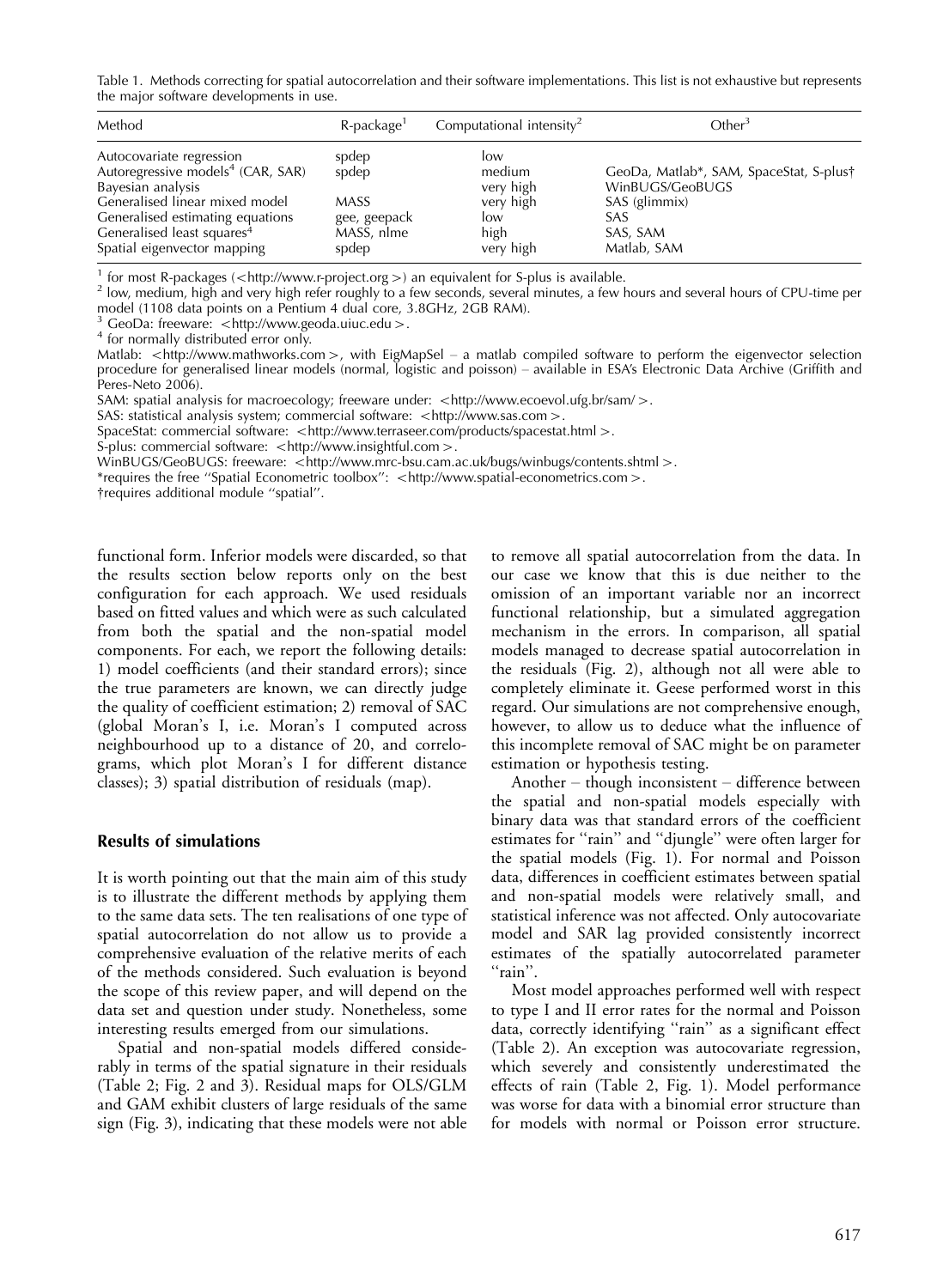Table 2. Model quality: spatial autocorrelation in the model residuals (given as global Moran's I) and mean estimates for the coefficients "rain" and "djungle" (±1 SE across the 10 simulations). True coefficient values are given in the first row for each<br>distribution in italics. \*\*\*, \*\* and <sup>ns</sup> refer to median significance levels of p <0.001, <0 realisations. See Fig. 1 for abbreviations.

|          |             | Moran's I        | Coefficients                      |                                   |  |
|----------|-------------|------------------|-----------------------------------|-----------------------------------|--|
|          |             |                  | $''$ rain $''$                    | "djungle"                         |  |
| Normal   |             |                  | $-0.015$                          | 0.0                               |  |
|          | <b>GLM</b>  | $0.016 + 0.026$  | $-0.0143 \pm 0.0010$ ***          | $0.0220 \pm 0.0508$ <sup>ns</sup> |  |
|          | <b>GAM</b>  | $-0.002 + 0.002$ | $-0.0125\pm\! 0.0028$ $^{***}$    | $0.0130 \pm 0.0370$ <sup>ns</sup> |  |
|          | autocov     | $-0.001 + 0.000$ | $-0.0004 \pm 0.0007^{ns}$         | $0.0141 \pm 0.0309$ <sup>ns</sup> |  |
|          | GLS exp     | $-0.001 + 0.000$ | $-0.0140\!\pm\!0.0033^{***}$      | $0.0162 \pm 0.0248$ <sup>ns</sup> |  |
|          | CAR         | $0.000 + 0.000$  | $-0.0145 \pm 0.0022$ ***          | $0.0156 \pm 0.0324$ <sup>ns</sup> |  |
|          | SAR err     | $-0.001 + 0.000$ | $-0.0144\!\pm\!0.0028^{***}$      | $0.0156 \pm 0.0253$ <sup>ns</sup> |  |
|          | <b>GEE</b>  | $-0.001 + 0.001$ | $-0.0141 \pm 0.0031$              | $0.0162 \pm 0.0255$ <sup>ns</sup> |  |
|          | geese       | $0.002 + 0.005$  | $-0.0141\pm0.0017^{***}$          | $0.0256 \pm 0.0276$ <sup>ns</sup> |  |
|          | <b>SEVM</b> | $-0.001 + 0.001$ | $-0.0132\pm0.0009^{***}$          | $0.0163 \pm 0.0257$ <sup>ns</sup> |  |
| Binomial |             |                  | $-0.003$                          | 0.0                               |  |
|          | <b>GLM</b>  | $0.006 + 0.011$  | $-0.0022 \pm 0.0003$ ***          | $0.0052 \pm 0.0130$ <sup>ns</sup> |  |
|          | <b>GAM</b>  | $-0.002 + 0.001$ | $-0.0006 \pm 0.0013$ **           | $0.0016 \pm 0.0162$ <sup>ns</sup> |  |
|          | autocov     | $-0.001 + 0.001$ | $-0.0006 \pm 0.0004^{\text{ns}}$  | $0.0029 + 0.0167$ <sup>ns</sup>   |  |
|          | <b>GLMM</b> | $0.001 + 0.001$  | $-0.0042\pm\!0.0006^{***}$        | $0.0025 \pm 0.0096$ <sup>ns</sup> |  |
|          | <b>GEE</b>  | $-0.001 + 0.001$ | $-0.0021\pm0.0007^{***}$          | $0.0024 \pm 0.0093$ <sup>ns</sup> |  |
|          | geese       | $0.000 + 0.003$  | $-0.0021\pm0.0004^{***}$          | $0.0048 \pm 0.0101$ <sup>ns</sup> |  |
|          | <b>SEVM</b> | $-0.001 + 0.000$ | $-0.0028\!\pm\!0.0006^{***}$      | $0.0084 \pm 0.0190$ <sup>ns</sup> |  |
| Poisson  |             |                  | $-0.001$                          | 0.0                               |  |
|          | <b>GLM</b>  | $0.018 + 0.024$  | $-0.0010 \pm 0.0000$ <sup>*</sup> | $0.0006 + 0.0018$ <sup>ns</sup>   |  |
|          | <b>GAM</b>  | $0.002 + 0.002$  | $-0.0005\pm\!0.0001^{***}$        | $0.0005 \pm 0.0018$ <sup>ns</sup> |  |
|          | autocov     | $0.010 + 0.010$  | $-0.0001 \pm 0.0001$ <sup>*</sup> | $0.0010 + 0.0018$ <sup>ns</sup>   |  |
|          | <b>GLMM</b> | $0.001 + 0.001$  | $-0.0010\!\pm\!0.0001^{***}$      | $0.0006 \pm 0.0009$ <sup>ns</sup> |  |
|          | <b>GEE</b>  | $0.001 + 0.001$  | $-0.0010\!\pm\!0.0001^{***}$      | $0.0006 + 0.0009^{ns}$            |  |
|          | geese       | $0.005 + 0.005$  | $-0.0010\!\pm\!0.0001^{***}$      | $0.0008 + 0.0010^{ns}$            |  |
|          | <b>SEVM</b> | $0.001 + 0.001$  | $-0.0010\!\pm\!0.0001^{***}$      | $0.0008 \pm 0.0019$ <sup>ns</sup> |  |

When applied to such data, autocovariate regression (9 false negatives) and GAM (3 false negatives) were rather prone to type II errors (results not shown). Moreover, the spurious effect of djungle would have been retained in the model in several cases (based on a significance level of  $\alpha = 0.05$ : 6 normal, 2 binomial and 1 Poisson model of those presented in Table 2), resulting in type I errors (rejecting a null hypothesis although it was true).

The ability of simultaneous autoregressive models (SAR) to correctly estimate parameters depended heavily on SAR model structure. For instance, using a lagged response model in our artificial dataset yielded much poorer coefficient estimates for "rain" than using an error model (Fig. 1). This was to be expected, since our artificial distribution data was created such that its spatial structure most closely resembled that of the SAR error model.

We used an exponential distance decay function to generate the spatial error (see above). Hence, we would also expect those methods to perform best in which a correlation function can be defined accordingly (i.e. GLS, GLMM and GEE). While indeed the exponential GLS yielded better coefficient estimates than the spherical model, the Gaussian model and the GEE using a different exponential function were equivalent, as were methods that did not specify the correlation structure in such a way (e.g. SAR, Fig. 2). However, parameterisation for GEE resulted from the Moran's I correlogram, mimicking the distance decay function, though not using the original correlation function.

### Limitations of our simulations

Our example analysis above was meant to illustrate the application of the presented methods to species distribution data. As such, it remained a cartoon of the complexity and difficulties posed by real data. Among the potential factors that may influence the analysis of species distribution data with respect to spatial autocorrelation, we like to particularly mention the following.

Missing environmental variables. As mentioned in the introduction, SAC can be caused by omitting an important variable from the model or misspecifying its functional relationship with the response (Legendre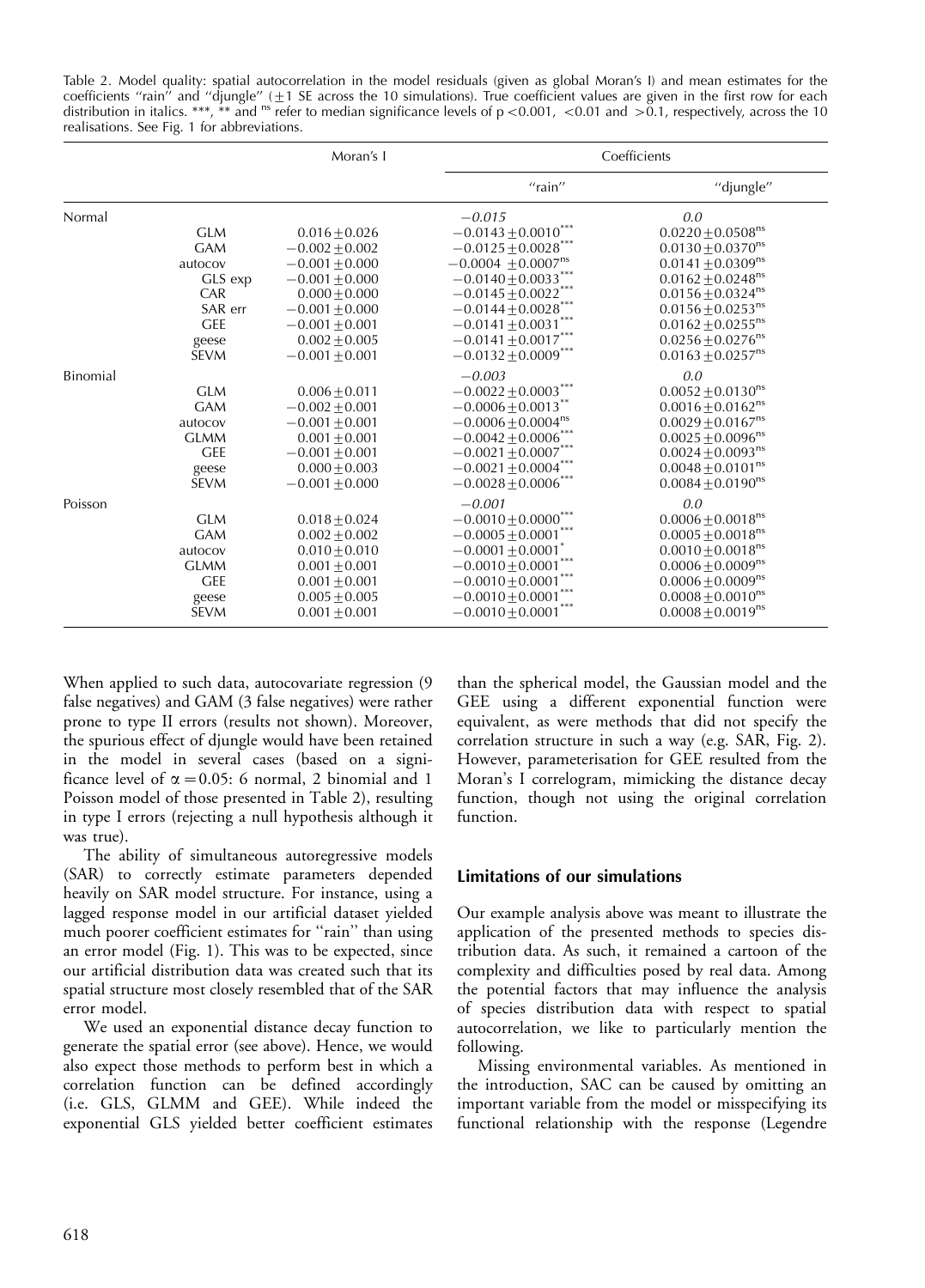

Fig. 1. Comparison of non-spatial (GLM) and spatial modelling approaches for data with normally, binomially and Poissondistributed errors. Box, whiskers and dots refer to 25/75%, 10/90% and outliers of estimates across 10 realisations of the same parameter set. Vertical lines indicate true values of parameter. GEE and geese refer to generalised estimating equations with fixed and user-defined correlation structures, respectively. GAM represents a trend-surface regression. GLS and GLMM refer to generalised least squares-based models with exponential, spherical and Gaussian correlation structure, respectively. SAR (simultaneous autoregressive model) was analysed as error, lag and mixed models. SEVM stands for the spatial eigenvector mapping approach.

1993). This is certainly often a problem in real data, where the ecological determinants of a species' niche are not necessarily known and good spatial coverage may not be available for all the important factors. Also, moderate collinearity among environmental variables may lead models to exclude one or more variables which would be important in explaining the species' spatial patterning.

Biased spatial error. The autocorrelated error we added in our simulated data had no bias in geographical (stationarity of the error) or parameter space. Hence our non-spatial models performed similar to the spatial ones with regards to parameter estimation, as opposed to removal of SAC. This may or may not be very different in real data, where both non-stationarity (Ver Hoef et al. 1993, Brunsdon et al. 1996, Foody 2004, Osborne et al. 2007) and bias in parameter space (e.g. less complete data coverage in warmer regions) can be found (Lennon 2000, but see Hawkins et al. 2007 for an opposite view).

Mapping bias or mapping heterogeneity can cause spatial autocorrelation in real data. If real data resulted from several different regional mapping schemes with different protocols or from different people performing the mapping, data can differ systematically across a grid with being more similar within a region and more different across.

Spatial autocorrelation at different spatial scales. Several of the methods presented build a ''correction structure'' across all spatial scales (i.e. the variancecovariance matrices in GLS-based models as well as the spatial eigenvectors), but others do not (the autocovariate and the cluster in geese have one specific spatial scale). Even the former may be dominated by patterns at one spatial scale, underestimating effects of another.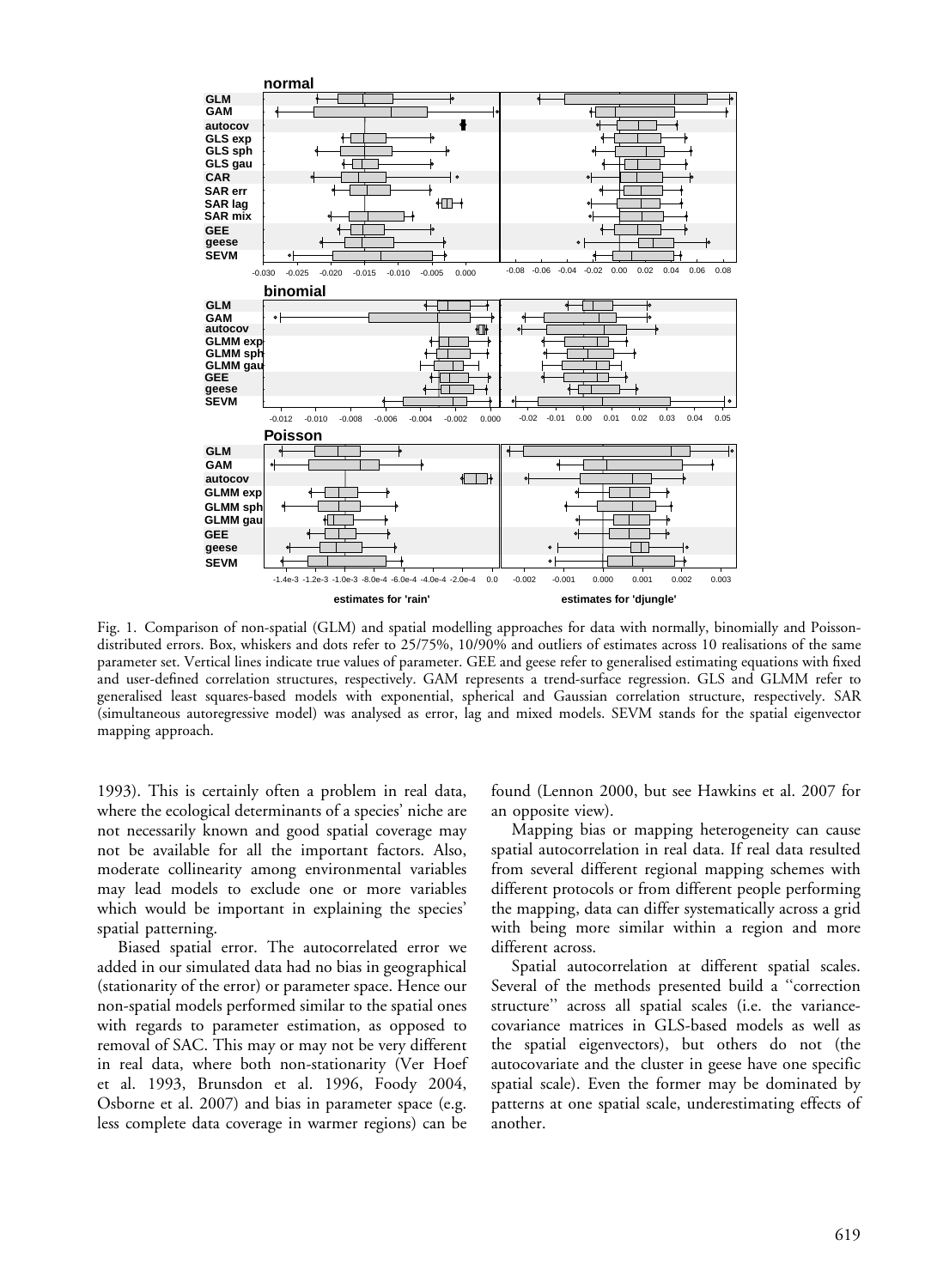

Fig. 2. Correlograms of one realisation for each of the three different distributions (normal, binomial, Poisson) and the methods compared. See Fig. 1 for abbreviations.

Finally, small sample sizes make the estimation of model parameters unstable. Adding the additional parameters for spatial models will further destabilise model parameterisation. Also, patterns of SAC in small data sets will hinge on very few data points which may distort the spatial correction.

# Discussion

The analysis of species distribution data has reached high statistical sophistication in recent years (Elith et al. 2006). However, even the most advanced and computer-intensive statistical procedures are no guarantee for improving our understanding of the determinants of species distributions, nor of our ability to predict species distributions under altered environmental conditions (Araújo and Rahbek 2006, Dormann 2007c). One critical step in statistical modelling is the identification of the correct model structure. As pointed out for experimental ecology in 1984 by Hurlbert, designs analysed without consideration of the nested nature of subsampling are fundamentally flawed. Spatial autocorrelation is a subtle, less obvious form of subsampling (Fortin and Dale 2005): samples from within the range of spatial autocorrelation around a data point will add little independent information (depending on the strength of autocorrelation), but unduly inflate sample size, and thus degrees of freedom of model residuals, thereby influencing statistical inference.

We have presented an overview of different modelling approaches for the analysis of species distribution data in which environmental correlates of the distribution are inferred. All these methods can be implemented in freely available software packages (Table 1). In choosing between the methods, the type of error distribution in the response variable will be an important criterion. For normal data, GLS-based methods (GLS, SAR, CAR) can be used efficiently. The most flexible methods, addressing SAC for different error distributions, are spatial GLMMs, GEEs and SEVM. The autocovariate method, too, is flexible, but performed very poorly with regards to coefficient estimation in our analyses. We encourage users to try a number of methods, since there is often not enough mechanistic information to choose one specific method a priori. One can use AIC or alike to compare models (Link and Barker 2006). Note that a "proper" (perfectly correctly specified) model would not require the kind of correction the above methods undertake (Ripley in comments to Besag 1974). In the absence of a perfect model, however, doing something is better than doing nothing (Keitt et al. 2002).

With the exception of autocovariate regression, differences in parameter estimates and inference between spatial and non-spatial models were small for our simulated data. This was possibly a result of the type of spatial autocorrelation in, and the simplistic nature of, these data (see section ''Limitations of our simulations''). However, spatial autocorrelation can also reflect failure to include an important environmental driver in the analysis or inadequate capture of its nonlinear effect, so that its spatial autocorrelation cannot be accounted for by non-spatial models (Besag et al. 1991,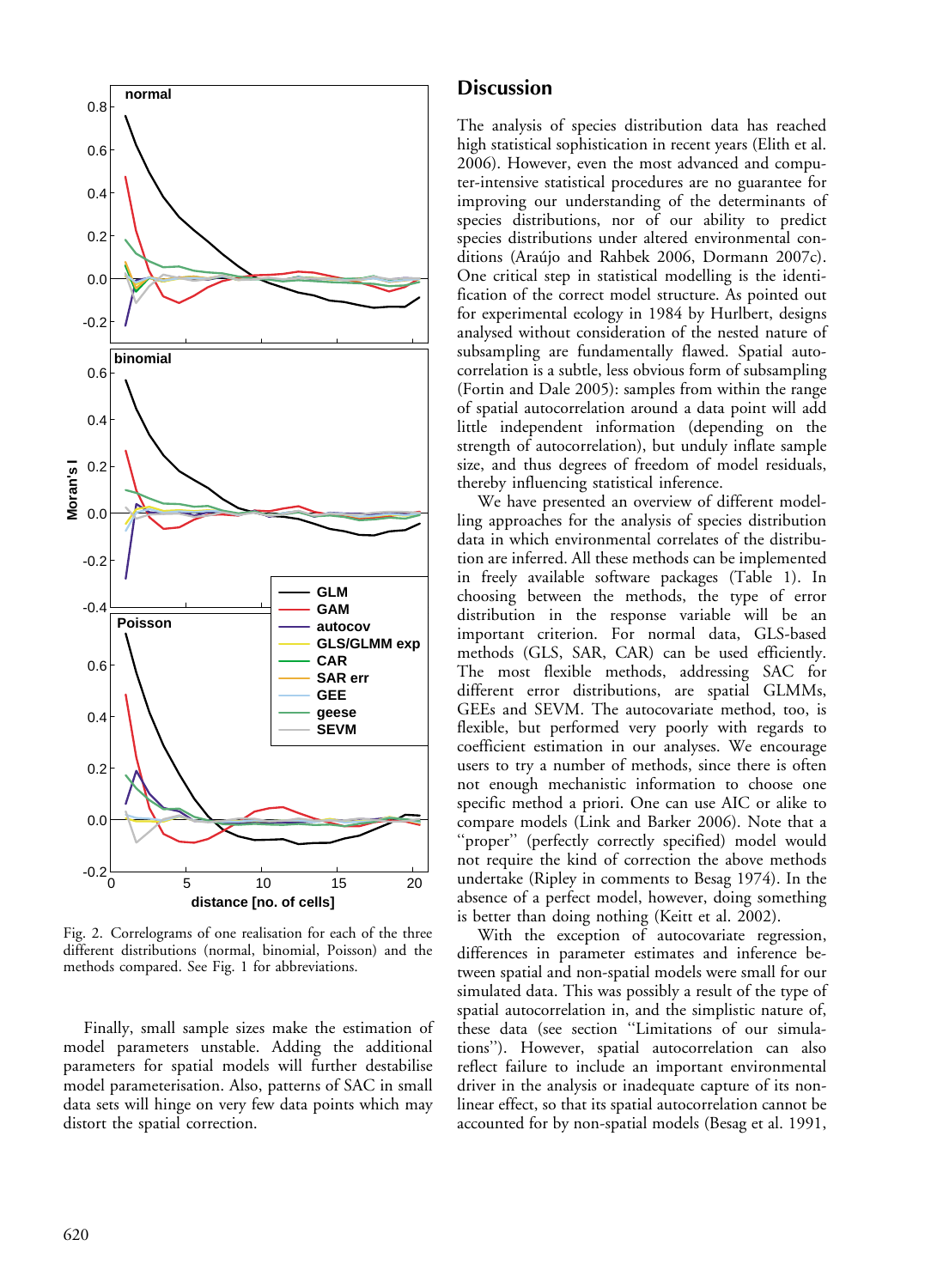

Fig. 3. The two environmental covariates, raw distributional data and residual maps for the different methods for one realisation of the data with normally distributed errors. Blue indicates positive, red negative values. Quadrat size is proportional to the value of the residual (or raw data value), but scaling is different for every plot (since a comparison of quadrat sizes would simply be a comparison of model fit). See Fig. 1 for abbreviations.

Legendre et al. 2002). In either case, spatial autocorrelation can make a large difference for statistical inference based on spatial data (for review see Dormann, 2007a, b, c; for drastic cases of this effect see Tognelli and Kelt 2004 and Kühn 2007). How to interpret these differences, especially the shifts in parameter estimates between spatial and non-spatial models commonly observed in real data, remains controversial. While Lennon (2000) and others (Tognelli and Kelt 2004, Jetz et al. 2005, Dormann 2007b, Kühn 2007) argue that spatial autocorrelation in species distribution models may well bias coefficient estimation, Diniz-Filho et al. (2003) and Hawkins et al. (2007) found non-spatial model to be robust and unbiased for several data sets. So far, no extensive simulation study has been carried out to investigate how spatial versus non-spatial methods perform under different forms and causes of SAC. Implementing a lagged autocorrelation structure to simplistic data did not reveal a bias in parameter estimation in OLS (Kissling and Carl 2007), consistent with the results of Hawkins et al. (2007).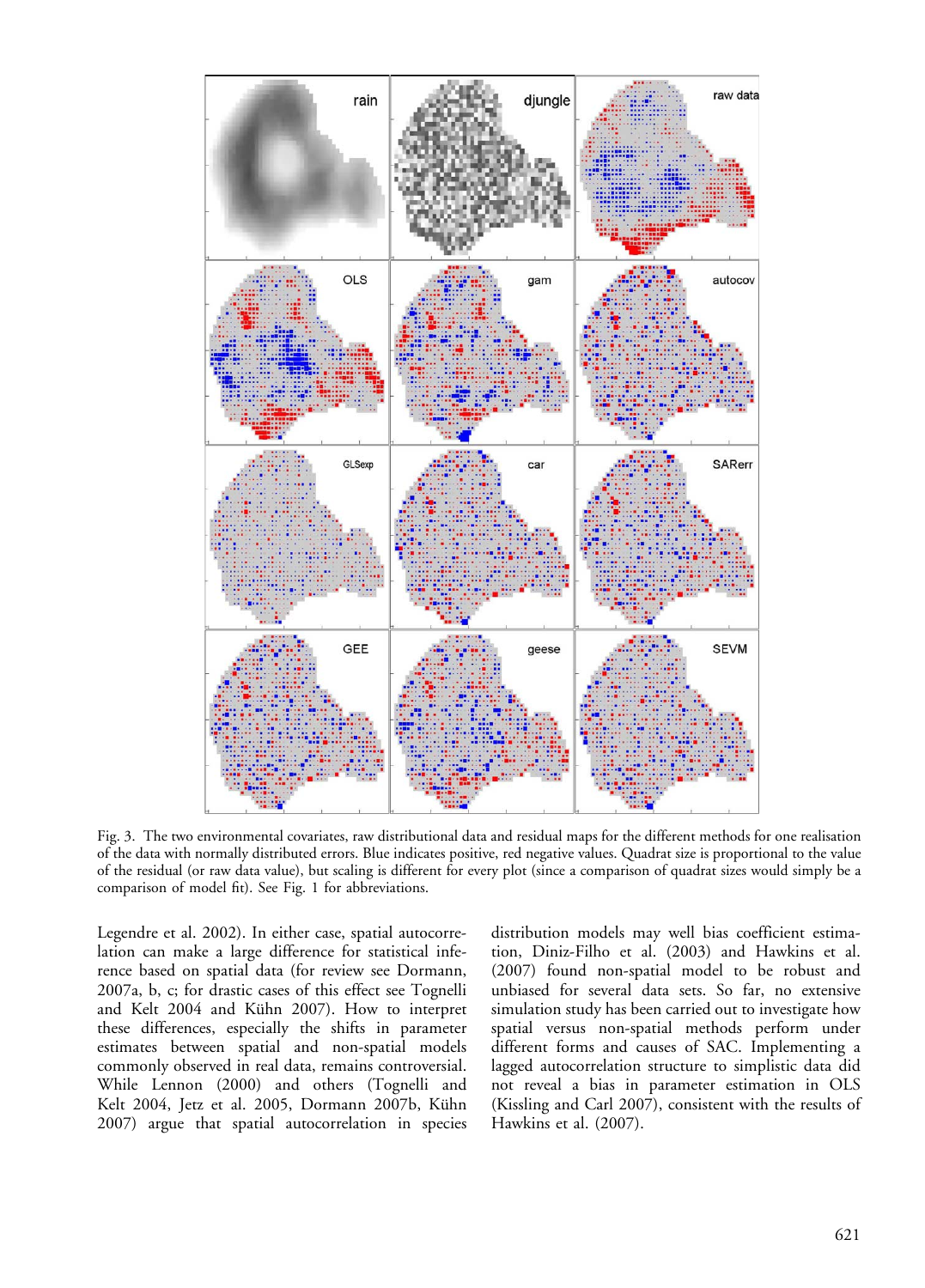One of the two most striking findings of our analyses is the high error rate of the autocovariate method. Most methods for normally distributed data yielded coefficient estimates for ''rain'' that were acceptable, including the non-spatial ordinary least square regression (Fig. 1). However, two models performed poorly: both the autocovariate regression and the lag version of the simultaneous autoregressive model showed a very consistent and strong bias, leading to severe underestimation (in absolute terms) of model coefficients. A similar pattern was also found for the non-normally distributed errors, identifying autocovariate regression as a consistently worse performer than the other approaches. The poor performance of the autocovariate regression approach in our study with regards to parameter estimation contrasts with earlier evaluations of this method (Augustin et al. 1996, Huffer and Wu 1998, Hoeting et al. 2000, He et al. 2003), but is in line with more recent ones (Dormann 2007a, Carl and Kühn 2007a). These earlier studies used more sophisticated parameter estimation techniques, suggesting that the inferiority of autocovariate models in our simulation may partly result from our simplistic (but not unusual) implementation of the method. Moreover, two of the earlier studies were undertaken in the context of many missing values: Augustin et al. (1996) used only 20% of sites in their study area for model training; Hoeting et al. (2000) used between 3.8 and 5.8%. This may have diminished the influence of any autocovariate and perhaps explains why in these studies the autocovariate did not overwhelm other model coefficients (as it did in ours). A final reason for the discrepancy in findings may be that our artificial data simulated spatial autocorrelation in the error structure, whereas other simulations created spatial structure directly in the response values, which more closely reflects the assumptions underlying autocovariate models.

The second interesting finding is the overall higher variability of results for binary data. While for normaland Poisson-distributed residuals all model approaches (apart from autocovariate regression) yielded similar results and little variance across the ten realisations (Fig. 1), a different pattern emerged for binary (binomial) data. We attribute this to the relatively low information content of binary data (Breslow and Clayton 1993, Venables and Ripley 2002), making parameterisation of the model very dependent on those data points that determine the point of inflexion of the logistic curve (McCullough and Nelder 1989). This phenomenon has been noted before (McCullough and Nelder 1989), and remains relevant for species distribution models, where the majority of studies are based on the analysis of presence-absence data (Guisan and Zimmermann 2000, Guisan and Thuiller 2005).

### Tricks and tips

Each of the above methods has its quirks and some require fine-tuning by the analyst. Without attempting to cover these comprehensively, we here hint at some areas for each method type which require attention.

In autocovariate regression, neighbourhood size and type of weighting function are potentially sensitive parameters, which can be optimised through trial and error. It seems, however, that small neighbourhood sizes (such as the next one to two cells) often turn out best, and that the type of weighting function has relatively little effect. This was the case in our analysis as well as in published studies investigating different neighbourhood sizes (for review see Dormann 2007b). Another important aspect of autocovariate models is the approach chosen to dealing with missing data, which may lead to cells without neighbours (''islands''). Since the issue arises for all modelling methods, we shall briefly discuss it here. Missing data can be overcome by a) omission (Klute et al. 2002, Moore and Swihart 2005); b) strategic choice of neighbourhood structure (Smith 1994); c) estimating missing response values by initially ignoring spatial autocorrelation and regressing known response values against explanatory variables other than the autocovariate (Augustin et al. 1996, Teterukovskiy and Edenius 2003, Segurado and Araújo 2004); and d) as in c), but then refining it through an iterative procedure known as the Gibbs sampler (Casella and George 1992). This procedure is computationally intensive, but has been found to yield the best results (Augustin et al. 1996, Wu and Huffer 1997, Osborne et al. 2001, Teterukovskiy and Edenius 2003, Brownstein et al. 2003, He et al. 2003). Simulation studies further suggest that a) parameter estimation is poor when the autocovariate effect is strong relative to the effect of other explanatory variables (Wu and Huffer 1997, Huffer and Wu 1998); b) the precision of parameter estimates varies with species prevalence, i.e. the number of presence records relative to the total sample size (Hoeting et al. 2000); and c) autocovariate models adequately distinguish between meaningful explanatory variables and random covariates (Hoeting et al. 2000) (but not in our study). Both simulation and empirical studies also indicate that autocovariate models achieve better fit than equivalent models lacking the autocovariate term (Augustin et al. 1996, Hoeting et al. 2000, Osborne et al. 2001, He et al. 2003, McPherson and Jetz 2007).

For spatial eigenvector mapping, computational speed becomes an issue for large datasets. Although the calculation of eigenvectors itself is rapid, optimising the model by permutation-based testing combinations of spatial eigenvectors is computer-intensive. Diniz-Filho and Bini (2005) argue that the identity of the selected eigenvectors is indicative of the spatial scales at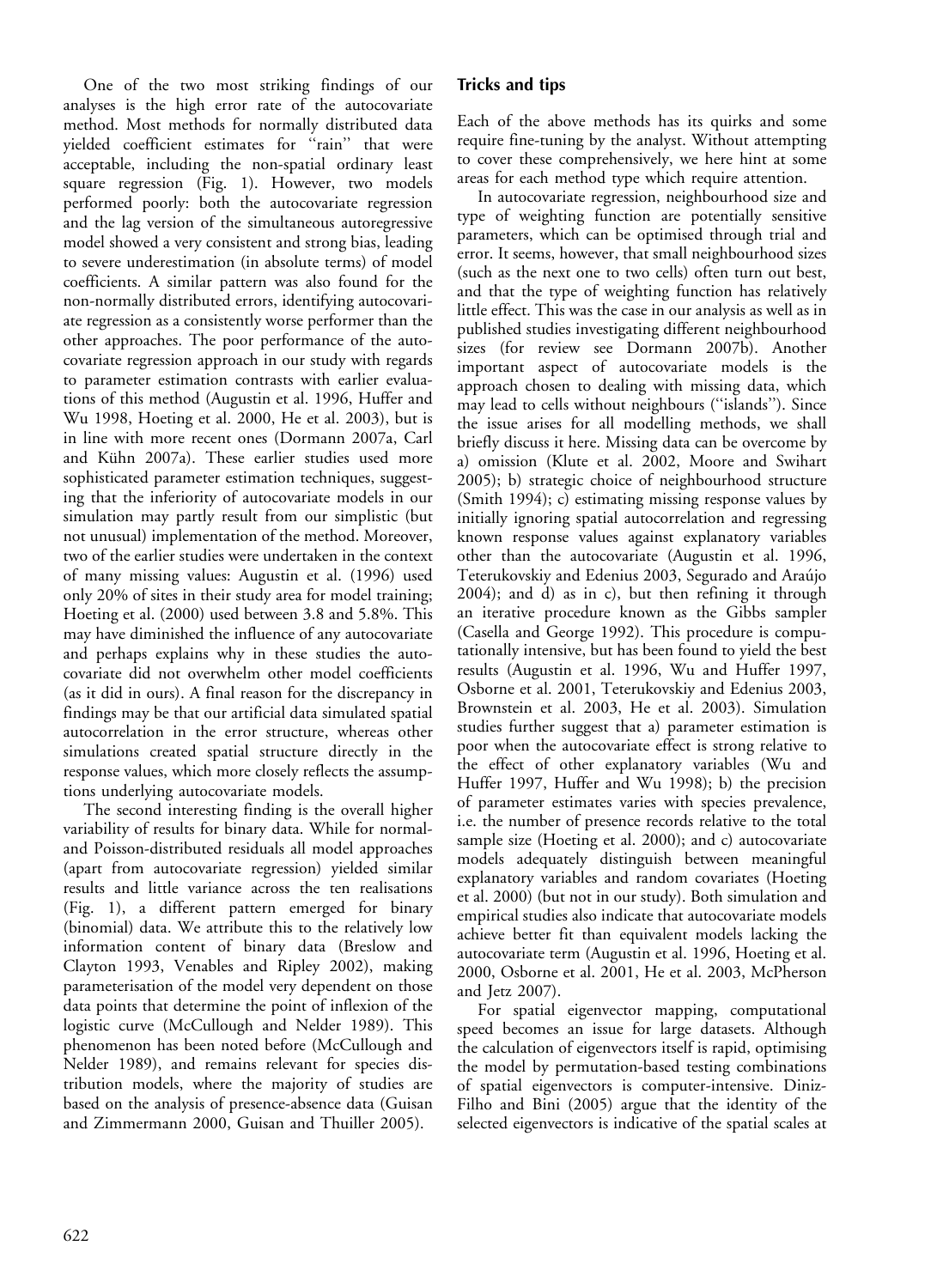which spatial autocorrelation takes effect, making this method potentially very interesting for ecologists. The implementation used in our analysis requires little arbitration and hence should be explored more widely. Note that SEVM, in the way that was applied here, is based on a different modelling philosophy. Its declared aim is to remove residual spatial autocorrelation, unlike all other methods described above, which simply provide a mathematical way to incorporate SAC into the analysis.

For the GLS-based methods (GLS and the spatial GLMM), estimation of the correlation structure functions (i.e. the parameter r) can be rather unstable. As a consequence some models yield  $r = 0$  (i.e. no spatial autocorrelation incorporated) or  $r \approx \infty$ , with the GLS model returning what is in fact a non-spatial GLM or nonsensical results, respectively. This problem can be overcome by inclusion of a ''nugget'' term that reduces the correlation at infinitesimally small distances to a value below 1, or, even better, a specification of r based on a semi-variogram of the residuals (Littell et al. 1996, Kaluzny et al. 1998). The common justification for a nugget term are measurement errors (on top of the spatially correlated error); including a nugget effect can stabilize the estimation of the correlation function (Venables and Ripley 2002).

Autoregressive models (SAR and CAR) require a decision on the weighting scheme for the weights matrix, for which there is not always an a priori reason. The main options are row standardised coding (sums over all rows add up to N), globally standardised coding (sums over all links add up to N), dividing globally standardised neighbours by their number (sums over all links add up to unity), or the variance-stabilising coding scheme proposed by Tiefelsdorf et al. (1999, pp. 167 168), i.e. sums over all links to N. In our analysis, the row standardised coding was most often the superior choice, which is in line with other studies (Kissling and Carl 2007), but the binary and the variance-stabilising coding scheme also resulted in good models. SAR and CAR models did not differ much in our analysis. According to Cressie (1993), CAR models should be preferred in terms of estimation and interpretation, although SAR models are preferred in the econometric context (Anselin 1988). Either approach can be relatively slow for large data sets (sample size-10 000) due to the estimation of the determinant of  $(I - \rho W)$  for each step of the iteration. Note that Bayesian CAR models do not require the computation of such a determinant and can therefore be particularly suitable for data on large lattices (Gelfand and Vounatsou 2003). For SAR models, identification of the correct model structure is recommended and model selection procedures can help to reduce bias (Kissling and Carl 2007). The Lagrange-test (Appendix) can also help here. However, SAR error models generally

perform better than SAR lag or even SAR mix models when tackling simulated data containing autocorrelation in lagged predictors (or response and predictors), as recently demonstrated in a more comprehensive assessment of SAR models using different spatially autocorrelated datasets (Kissling and Carl 2007).

Generalised estimating equations require high storage capacity for solving the GEE score equation without clustering as we used it in our fixed model. Application of the fixed model will therefore be limited for models on data with larger sample size, but the method is very suitable for missing data and non-lattice data. The need in storage capacity is considerably reduced by cluster models, such as our user-defined model. But clustering requires attention to three steps in the analysis: cluster size, within-cluster correlation structure and allocation of cells to clusters. To find the best cluster size for the analysis, we recommend investigating clusters of  $2 \times 2$ ,  $3 \times 3$  and  $4 \times 4$ . In real data, these cluster sizes have been sufficient to remove spatial autocorrelation (Carl and Kühn 2007a). Several different correlation structures should be computed initially, e.g. to allow for anisotropy. Finally, allocation of cells to clusters can start in different places. Depending on the starting point (e.g. top right or north west), cells will be placed in different clusters. Choosing different starting points will give the analyst an idea of the (in our experience limited) importance of this issue. Computing time is short.

### Autocorrelation in a predictive setting

Spatial autocorrelation may arise for a number of ecological reasons, including external environmental and historical factors limiting the mobility of organisms, intrinsic organism-specific dispersal mechanisms and other behavioural factors causing the spatial aggregation of populations and species in the landscapes. In addition to these factors, spatial autocorrelation can also be caused by observer bias and differences in sampling schemes and sampling effort. Overall, spatial autocorrelation occurs at all spatial scales from the micrometre to hundreds of kilometres (Dormann 2007b), possibly for a whole suite of reasons. Since these reasons are mostly unknown, one cannot readily derive a spatial correlation structure for an entirely new, unobserved region. Augustin et al. (1996) and others (Hoeting et al. 2000, Teterukovskiy and Edenius 2003, Reich et al. 2004) have, however, successfully used the Gibbs sampler (Casella and George 1992) to derive predictions for unobserved areas within the study region (interpolation), and He et al. (2003) extrapolated autologistic predictions through time to examine possible effects of climate change.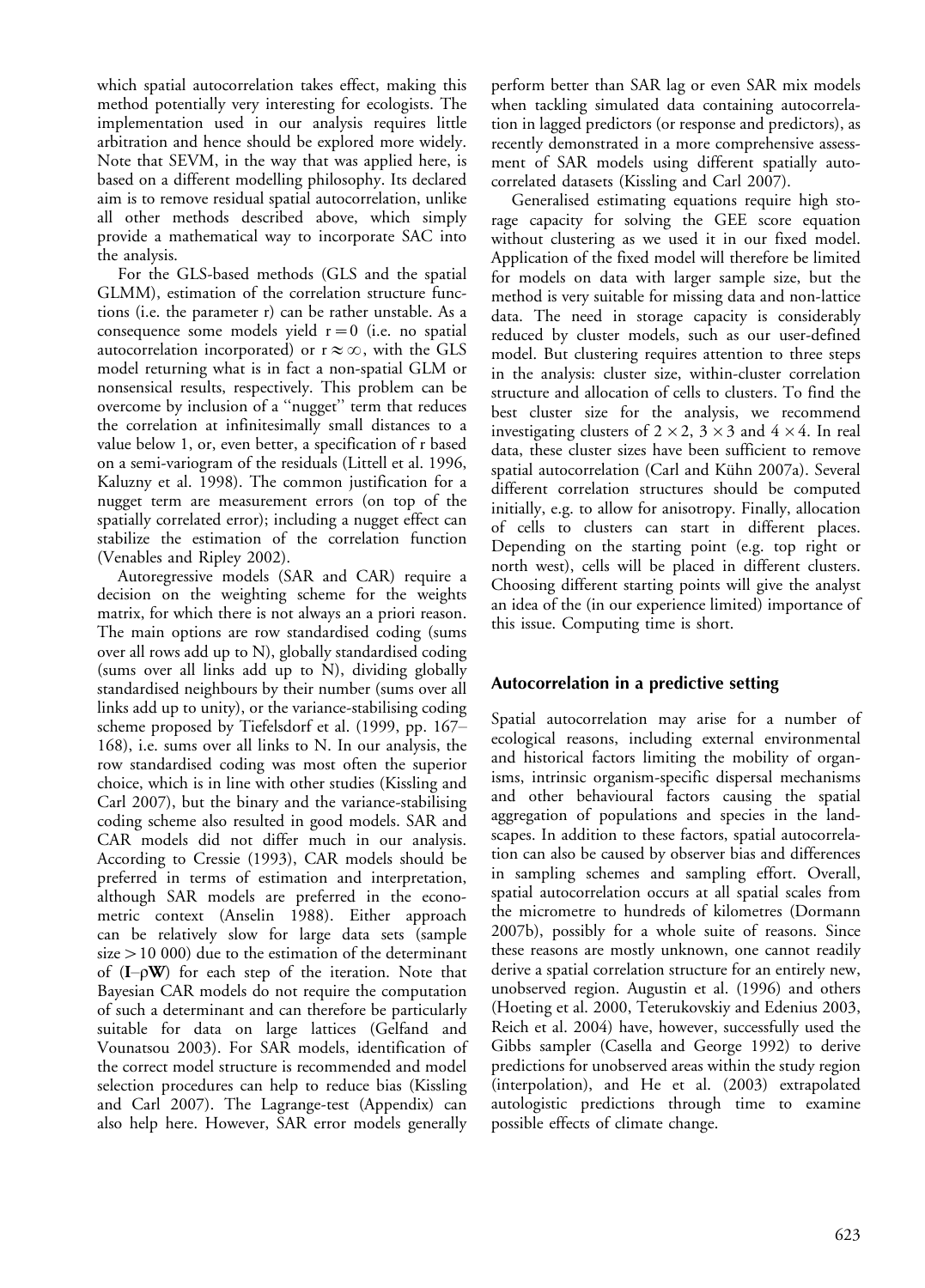Interpolation, i.e. the prediction of values within the parameter and spatial range, can be achieved by several of the presented methods. An advantage of GLS is that the spatially correlated error can be predicted for sites where no observations are available, based on the values of observed sites (e.g. kriging). The same holds true for the spatial GLMM. For autocovariate regression and spatial eigenvector mapping, in contrast, interpolation is more complicated, requiring use of the aforementioned Gibbs-sampler.

When models are projected into new geographic areas or time periods the handling of spatial autocorrelation becomes more problematic (if not impossible). Extrapolation in time, for example, is necessarily uncertain, particularly if biotic interactions  $-$  and with them spatial autocorrelation patterns  $-$  could change as each species responds differentially to climate change. However; most of the statistical methods used for prediction in time neglect important processes such as migration, dispersal, competition, predation (Pearson and Dawson 2003, Dormann 2007c), or at least assume many of them to remain constant. One might therefore argue that, while taking the autocorrelation structure as constant adds one more assumption, the use of spatial parameters at least helps to derive better models. Extrapolation in space, in contrast, is not recommended: the variance-covariance matrix parameterised in GLS approaches, for example, may look very different in other regions, even for the same organism. Hence, extrapolation can only be based on the coefficient estimates, not on the spatial component of the model. Extrapolation is further complicated by model complexity. The use of non-linear predictors and interactions between environmental variables will increase model fit, but compromises transferability of models in time and space (Beerling et al. 1995, Sykes 2001, Gavin and Hu 2006). Our study therefore did not compare methods' abilities to either make predictions to new geographic areas or extrapolate beyond the range of environmental parameters.

### Bayesian approaches

Our review focused on frequentist methods. Bayesian methods, which allow prior beliefs about data to be incorporated in the calculation of expected values, offer an alternative. Experience and a good understanding of the influence of prior distributions and convergence assessment of Markov chains are crucial in Bayesian analyses. Thus, if therefore the question of interest can be addressed using more robust, less computationally intensive methods, there is no real need to apply the ''Bayesian machinery'' (Brooks 2003). The spatial analyses as presented in this paper can be done straightforwardly using non-Bayesian methods.

However, Bayesian methods for the analyses of species distribution data are more flexible; they can be more easily extended to include more complex structures (Latimer et al. 2006). Models can for example be extended to a multivariate setting when several (correlated) counts of different species in each grid cell are to be modelled, or when both count and normally distributed data are to be modelled within the same framework (Thogmartin et al. 2004, Kühn et al. 2006). Bayesian methods are also a generally more suitable tool for inference in data sets with many missing values, or when accounting for detection probabilities (Gelfand et al. 2005, Kühn et al. 2006).

# Wishlist

In this study, we introduced a wide range of statistical tools to deal with spatial autocorrelation in species distribution data. Unfortunately, none of these tools directly represents dynamic aspects of ecological reality (e.g. dispersal, species interaction): all the methods examined remain phenomenological rather than mechanistic. Therefore they are unable to disentangle stochastic and process-introduced spatial autocorrelation. Disentangling these sources of spatial autocorrelation in the data would be particularly important for the analysis of species that are not at equilibrium with their environmental drivers (e.g. newly introduced species expanding in range or species that have undergone population declines due to overexploitation). Moreover, it would be desirable to extend the statistical approaches used here to model multivariate response variables, such as species composition (see Kühn et al. 2006, for an example). Similarly, presence-only data, as commonly found for museum specimens, cannot be analysed with the above methods, nor are we aware of any method suitable for such data. While in principle it is possible to incorporate temporal and/or phylogenetic components into species distribution models (e.g. into GEEs, GLMMs and Bayes), this has not yet been attempted. It also would be desirable to have methods available that allow for the strengths of spatial autocorrelation to vary in space (non-stationarity), since stationarity is a basic and strong assumption of all the methods used here (except perhaps SEVM). Finally, the issue of variable selection under spatial autocorrelation has received virtually no coverage in the statistical literature, and hence the effect of spatial autocorrelation on the identification of the best-fitting model, or candidate set of most likely models, still remains unclear.

Authors' contributions and acknowledgements - Data were created by CFD, GC and FS. Analyses and manuscript sections describing each method were carried out as follows: autocovariate regression: JMM; SEVM: PRPN and RB;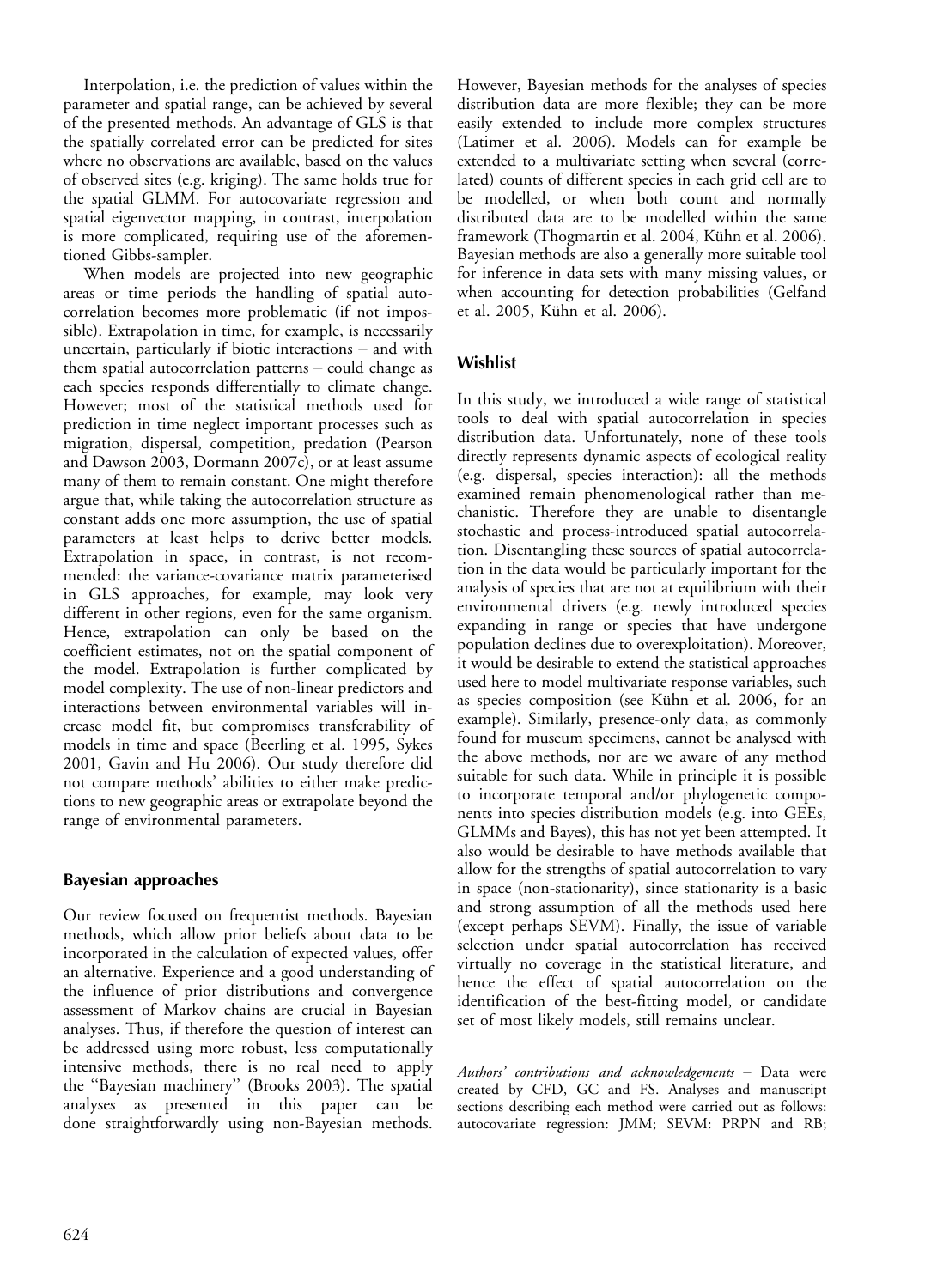GAM: JB, RO and CFD; GLS: BR and WJ; CAR: BS; SAR: WDK; GLMM: FMS and RGD; GEE: GC and IK. Further analyses, figure and table preparation and initial drafting were carried out by CFD. All authors contributed to writing the final manuscript.

We also would like to thank Pierre Legendre, Carsten Rahbek, Alexandre Diniz-Filho, Jack Lennon and Thiago Rangel for comments on an earlier version. This contribution is based on the international workshop ''Analysing Spatial Distribution Data: Principles, Applications and Software'' (GZ 4850/191/05) funded by the German Science Foundation (DFG), awarded to CFD. CFD acknowledges funding by the Helmholtz Association (VH-NG-247). JMM's work is supported by the Lenfest Ocean Program. MBA, GC, IK, RO & BR acknowledge funding by the European Union within the FP 6 Integrated Project ''ALARM'' (GOCE-CT-2003- 506675). GC acknowledges a stipend from the federal state ''Sachsen-Anhalt'', Ministry of Education and Cultural Affairs. WDK & IK acknowledge support from the ''Virtual Inst. for Macroecology'', funded by the Helmholtz Association (VH-VI-153 Macroecology). RGD was supported by NERC (grant no. NER/O/S/2001/01257). PEPN research was supported by NSERC.

# References

- Albert, P. S. and McShane, L. M. 1995. A generalized estimating equations approach for spatially correlated binary data: with an application to the analysis of neuroimaging data. - Biometrics 51: 627-638.
- Anon. 2005. R: a language and environment for statistical computing. R Foundation for Statistical Computing.
- Anselin, L. 1988. Spatial econometrics: methods and models. Kluwer.
- Anselin, L. 2002. Under the hood: issues in the specification and interpretation of spatial regression models. Agricult. Econ. 17: 247-267.
- Araújo, M. B. and Williams, P. H. 2000. Selecting areas for species persistence using occurrence data. - Biol. Conserv. 96: 331-345.
- Araújo, M. B. and Rahbek, C. 2006. How does climate change affect biodiversity?  $-$  Science 313: 1396–1397.
- Augustin, N. H. et al. 1996. An autologistic model for the spatial distribution of wildlife.  $-$  J. Appl. Ecol. 33: 339– 347.
- Augustin, N. H. et al. 1998. The role of simulation in modelling spatially correlated data. Environmetrics 9: 175-196.
- Augustin, N. H. et al. 2005. Analyzing the spread of beech canker. – For. Sci. 51: 438–448.
- Bai, Z. et al. 1996. Some large-scale matrix computation problems.  $-$  J. Comput. Appl. Math. 74: 71–89.
- Beerling, D. J. et al. 1995. Climate and the distribution of Fallopia japonica-use of an introduced species to test the predictive capacity of response surfaces. J. Veg. Sci. 6: 269-282.
- Besag, J. 1974. Spatial interaction and the statistical analysis of lattice systems.  $-$  J. Roy. Stat. Soc. B 36: 192–236.
- Besag, J. et al. 1991. Bayesian image restoration with two applications in spatial statistics (with discussion).  $-$  Ann. Inst. Stat. Math. 43: 1-59.
- Bivand, R. 2005. spdep: spatial dependence: weighting schemes, statistics and models.  $-$  R package version 0.3– 17.
- Bjørnstad, O. N. and Falck, W. 2000. Nonparametric spatial covariance functions: estimation and testing. Environ. Ecol. Stat. 8: 53-70.
- Borcard, D. and Legendre, P. 2002. All-scale spatial analysis of ecological data by means of principal coordinates of neighbour matrices. - Ecol. Modell. 153: 51-68.
- Breslow, N. E. and Clayton, D. G. 1993. Approximate inference in generalized linear mixed models. - J. Am. Stat. Assoc. 88: 9-25.
- Brooks, S. P. 2003. Bayesian computation: a statistical revolution. - Phil. Trans. R. Soc. A 361: 2681-2697.
- Brownstein, J. S. et al. 2003. A climate-based model predicts the spatial distribution of the Lyme disease vector Ixodes scapularis in the United States. - Environ. Health Persp. 111: 1152-1157.
- Brunsdon, C. et al. 1996. Geographically weighted regression: a method for exploring spatial non-stationarity. Geogr. Analys. 28: 281-298.
- Carey, V. J. 2002. gee: generalized estimation equation solver. Ported to R by Thomas Lumley (ver. 3.13, 4.4) and Brian  $Ripley. -$ .
- Carl, G. and Kühn, I. 2007a. Analyzing spatial autocorrelation in species distributions using Gaussian and logit models. - Ecol. Modell. 207: 159-170.
- Carl, G. and Kühn, I. 2007b. Analyzing spatial ecological data using linear regression and wavelet analysis.  $-$  Stochast. Environ. Res. Risk Assess., in press.
- Casella, G. and George, E. I. 1992. Explaining the Gibbs sampler. - Am. Stat. 46: 167-176.
- Cliff, A. D. and Ord, J. K. 1981. Spatial processes: models and applications. - Pion.
- Clifford, P. et al. 1989. Assessing the significance of the correlation between two spatial processes. - Biometrics 45: 123-134.
- Cressie, N. A. C. 1993. Statistics for spatial data. Wiley.
- Dark, S. J. 2004. The biogeography of invasive alien plants in California: an application of GIS and spatial regression analysis. - Div. Distrib. 10: 1-9.
- Davies, R. G. et al. 2006. Human impacts and the global distribution of extinction risk. - Proc. R. Soc. B 273: 2127-2133.
- Diggle, P. J. et al. 1995. Analysis of longitudinal data. Clarendon.
- Diniz-Filho, J. A. and Bini, L. M. 2005. Modelling geographical patterns in species richness using eigenvector-based spatial filters. Global Ecol. Biogeogr. 14: 177 185.
- Diniz-Filho, J. A. F. et al. 1998. An eigenvector method for estimating phylogenetic inertia. - Evolution 52: 1247-1262.
- Diniz-Filho, J. A. F. et al. 2003. Spatial autocorrelation and red herrings in geographical ecology. - Global Ecol. Biogeogr. 12: 53–64.
- Dobson, A. J. 2002. An introduction to generalized linear models. Chapman and Hall.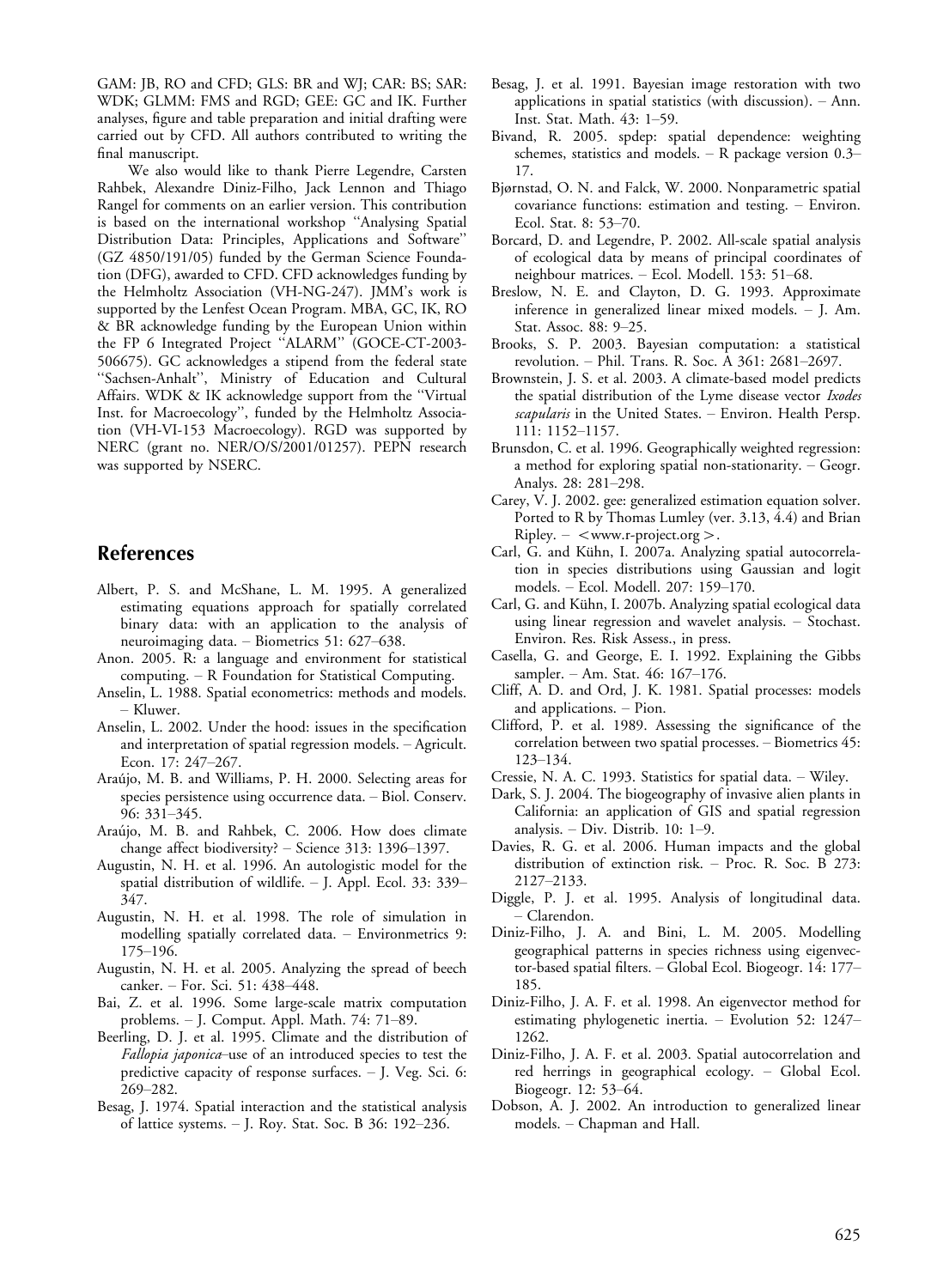- Dormann, C. F. 2007a. Assessing the validity of autologistic regression. - Ecol. Modell. 207: 234-242.
- Dormann, C. F. 2007b. Effects of incorporating spatial autocorrelation into the analysis of species distribution data.  $-$  Global Ecol. Biogeogr. 16: 129-138.
- Dormann, C. F. 2007c. Promising the future? Global change predictions of species distributions. - Basic Appl. Ecol. 8: 387-397.
- Dray, S. et al. 2006. Spatial modeling: a comprehensive framework for principal coordinate analysis of neighbor matrices (PCNM). - Ecol. Modell. 196: 483-493.
- Dutilleul, P. 1993. Modifying the t test for assessing the correlation between two spatial processes. - Biometrics 49: 305-314.
- Elith, J. et al. 2006. Novel methods improve prediction of species' distributions from occurrence data. - Ecography 29: 129-151.
- Ferrier, S. et al. 2002. Extended statistical approaches to modelling spatial pattern in biodiversity in northeast New South Wales. I. Species-level modelling. - Biodiv. Conserv. 11: 2275-2307.
- Foody, G. M. 2004. Spatial nonstationarity and scaledependency in the relationship between species richness and environmental determinants for the sub-Saharan endemic avifauna. - Global Ecol. Biogeogr. 13: 315-320.
- Fortin, M. J. and Dale, M. R. T. 2005. Spatial analysis  $-$  a guide for ecologists. Cambridge Univ. Press.
- Fotheringham, A. S. et al. 2002. Geographically weighted regression: the analysis of spatially varying relationships. Wiley.
- Gavin, D. G. and Hu, F. S. 2006. Spatial variation of climatic and non-climatic controls on species distribution: the range limit of Tsuga heterophylla. - J. Biogeogr. 33: 1384-1396.
- Gelfand, A. E. and Vounatsou, P. 2003. Proper multivariate conditional autoregressive models for spatial data analysis. - Biostatistics 4: 11-25.
- Gelfand, A. E. et al. 2005. Modelling species diversity through species level hierarchical modelling. Appl. Stat. 54: 1-20.
- Griffith, D. A. 2000a. Eigenfunction properties and approximations of selected incidence matrices employed in spatial analyses. - Lin. Algebra Appl. 321: 95-112.
- Griffith, D. A. 2000b. A linear regression solution to the spatial autocorrelation problem. - J. Geogr. Syst. 2: 141-156.
- Griffith, D. A. and Peres-Neto, P. R. 2006. Spatial modeling in ecology: the flexibility of eigenfunction spatial analyses in exploiting relative location information. Ecology 87: 2603-2613.
- Guisan, A. and Zimmermann, N. E. 2000. Predictive habitat distribution models in ecology. - Ecol. Modell. 135: 147-186.
- Guisan, A. and Thuiller, W. 2005. Predicting species distributions: offering more than simple habitat models.  $-$  Ecol. Lett. 8: 993-1009.
- Gumpertz, M. L. et al. 1997. Autologistic model of spatial pattern of Phytophthora epidemic in bell pepper: effects of soil variables on disease presence. - J. Agricult. Biol. Environ. Stat. 2: 131-156.
- Haining, R. 2003. Spatial data analysis  $-$  theory and practice. - Cambridge Univ. Press.
- Hastie, T. J. and Tibshirani, R. J. 1990. Generalized additive models. Chapman and Hall.
- Hawkins, B. A. et al. 2007. Red herrings revisited: spatial autocorrelation and parameter estimation in geographical ecology.  $-$  Ecography 30: 375–384.
- He, F. L. et al. 2003. Autologistic regression model for the distribution of vegetation.  $-$  J. Agricult. Biol. Environ. Stat. 8: 205-222.
- Hoeting, J. A. et al. 2000. An improved model for spatially correlated binary responses.  $-$  J. Agricult. Biol. Environ. Stat. 5: 102-114.
- Hooten, M. B. et al. 2003. Predicting the spatial distribution of ground flora on large domains using a hierarchical Bayesian model. - Landscape Ecol. 18: 487-502.
- Huffer, F. W. and Wu, H. L. 1998. Markov chain Monte Carlo for autologistic regression models with application to the distribution of plant species. - Biometrics 54: 509-524.
- Hurlbert, S. H. 1984. Pseudoreplication and the design of ecological experiments. - Ecol. Monogr. 54: 187-211.
- Isaaks, E. H. and Shrivastava, R. M. 1989. An introduction to applied geostatistics. Oxford Univ. Press.
- Jetz, W. and Rahbek, C. 2002. Geographic range size and determinants of avian species richness. - Science 297: 1548-1551.
- Jetz, W. et al. 2005. Local and global approaches to spatial data analysis in ecology. – Global Ecol. Biogeogr. 17: 97– 98.
- Kaboli, M. et al. 2006. Avifaunal gradients in two arid zones of central Iran in relation to vegetation, climate, and topography.  $-$  J. Biogeogr. 33: 133–144.
- Kaluzny, S. P. et al. 1998. S-plus spatial stats user's manual for Windows and Unix. - Springer.
- Keitt, T. H. et al. 2002. Accounting for spatial pattern when modeling organism-environment interactions. - Ecography 25: 616-625.
- Kissling, W. D. and Carl, G. 2007. Spatial autocorrelation and the selection of simultaneous autoregressive models. Global Ecol. Biogeogr., in press.
- Klute, D. S. et al. 2002. Autologistic regression modeling of American woodcock habitat use with spatially dependent data. - In: Scott, J. M. et al. (eds), Predicting species occurrences: issues of accuracy and scale. Island Press, pp. 335-343.
- Knapp, R. A. et al. 2003. Developing probabilistic models to predict amphibian site occupancy in a patchy landscape. Ecol. Appl. 13: 1069-1082.
- Kupfer, J. A. and Farris, C. A. 2007. Incorporating spatial non-stationarity of regression coefficients into predictive vegetation models.  $-$  Landscape Ecol. 22: 837-852.
- Kühn, I. 2007. Incorporating spatial autocorrelation may invert observed patterns.  $-$  Div. Distrib. 13: 66–69.
- Kühn, I. et al. 2006. Relating geographical variation in pollination types to environmental and spatial factors using novel statistical methods. - New Phytol. 72: 127-139.
- Latimer, A. M. et al. 2006. Building statistical models to analyze species distributions.  $-$  Ecol. Appl. 16: 33–50.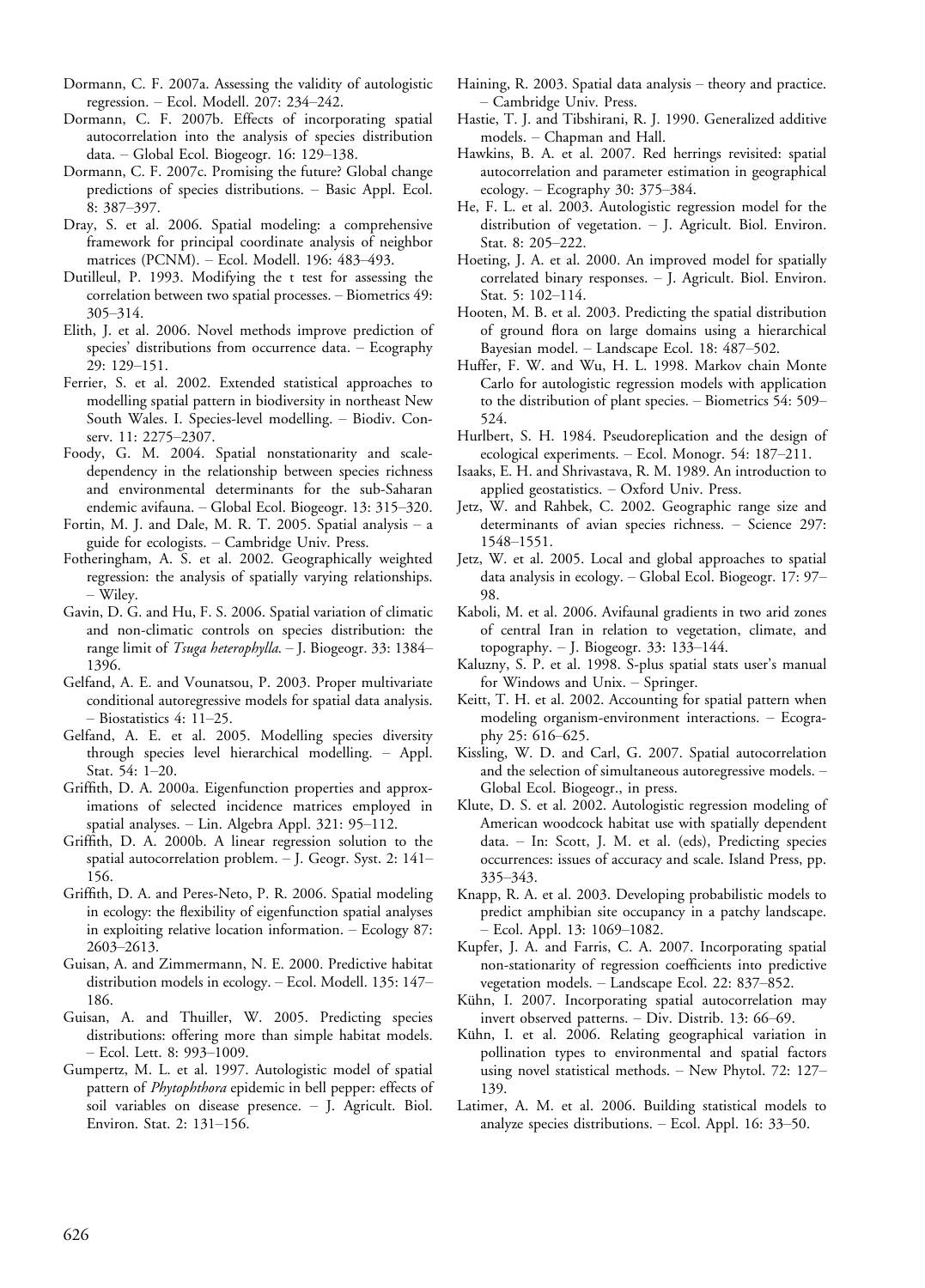- Legendre, P. 1993. Spatial autocorrelation: trouble or new paradigm?  $-$  Ecology 74: 1659–1673.
- Legendre, P. and Fortin, M.-J. 1989. Spatial pattern and ecological analysis.  $-$  Vegetatio 80: 107–138.
- Legendre, P. and Legendre, L. 1998. Numerical ecology. Elsevier.
- Legendre, P. et al. 2002. The consequences of spatial structure for the design and analysis of ecological field surveys.  $-$  Ecography 25: 601–615.
- Lennon, J. J. 2000. Red-shifts and red herrings in geographical ecology.  $-$  Ecography 23: 101-113.
- Liang, K. Y. and Zeger, S. L. 1986. Longitudinal data analysis using generalized linear models. - Biometrika 73: 13-22.
- Lichstein, J. W. et al. 2002. Spatial autocorrelation and autoregressive models in ecology. Ecol. Monogr. 72: 445463.
- Liebhold, A. M. and Gurevitch, J. 2002. Integrating the statistical analysis of spatial data in ecology. Ecography 25: 553-557.
- Link, W. A. and Barker, R. J. 2006. Model weights and the foundations of multimodel inference. - Ecology 87: 26262635.
- Littell, R. C. et al. 1996. SAS system for mixed models.  $-$  SAS Publ.
- Luoto, M. et al. 2001. Determinants of distribution and abundance in the clouded apollo butterfly: a landscape ecological approach.  $-$  Ecography 24: 601–617.
- McCullough, P. and Nelder, J. A. 1989. Generalized linear models. Chapman and Hall.
- McPherson, J. M. and Jetz, W. 2007. Effects of species' ecology on the accuracy of distribution models. - Ecography 30: 135–151.
- Miller, J. et al. 2007. Incorporating spatial dependence in predictive vegetation models. - Ecol. Modell. 202: 225-242.
- Moore, J. E. and Swihart, R. K. 2005. Modeling patch occupancy by forest rodents: incorporating detectability and spatial autocorrelation with hierarchically structured data. - J. Wildl. Manage. 69: 933-949.
- Myers, R. H. et al. 2002. Generalized linear models. Wiley.
- Orme, C. D. L. et al. 2005. Global hotspots of species richness are not congruent with endemism or threat.  $-$  Nature 436: 1016–1019.
- Osborne, P. E. et al. 2001. Modelling landscape-scale habitat use using GIS and remote sensing: a case study with great bustards. - J. Appl. Ecol. 38: 458-471.
- Osborne, P. E. et al. 2007. Non-stationarity and local approaches to modelling the distributions of wildlife. – Div. Distribut., in press.
- Palma, L. et al. 1999. The use of sighting data to analyse Iberian lynx habitat and distribution. - J. Appl. Ecol. 36: 812-824.
- Pearson, R. G. and Dawson, T. P. 2003. Predicting the impacts of climate change on the distribution of species: are bioclimate envelope models useful?  $-$  Global Ecol. Biogeogr. 12: 361-371.
- Perry, J. N. et al. 2002. Illustrations and guidelines for selecting statistical methods for quantifying spatial paterrns in ecological data.  $-$  Ecography 25: 578–600.
- Pinheiro, J. C. and Bates, D. M. 2000. Mixed-effect models in S and S-plus.  $-$  Springer.
- Rangel, T. F. L. V. B. et al. 2006. Towards an integrated computational tool for spatial analysis in macroecology and biogeography.  $-$  Global Ecol. Biogeogr. 15: 321– 327.
- Reich, R. M. et al. 2004. Predicting the location of northern goshawk nests: modeling the spatial dependency between nest locations and forest structure. Ecol. Modell. 176: 109-133.
- Segurado, P. and Araújo, M. B. 2004. An evaluation of methods for modelling species distributions. - J. Biogeogr. 31: 1555-1568.
- Segurado, P. et al. 2006. Consequences of spatial autocorrelation for niche-based models. - J. Appl. Ecol. 43: 433-444.
- Smith, P. A. 1994. Autocorrelation in logistic regression modelling of species' distributions. - Global. Ecol. Biogeogr. Lett. 4: 47-61.
- Sokal, R. R. and Oden, N. L. 1978a. Spatial autocorrelation in biology. I. Methodology. - Biol. J. Linn. Soc. 10: 199-228.
- Sokal, R. R. and Oden, N. L. 1978b. Spatial autocorrelation in biology. II. Some biological implications and four applications of evolutionary and ecological interest. - Biol. J. Linn. Soc. 10: 229-249.
- Stephenson, C. M. et al. 2006. Modelling establishment probabilities of an exotic plant, Rhododendron ponticum, invading a heterogeneous, woodland landscape using logistic regression with spatial autocorrelation. - Ecol. Modell 193: 747-758.
- Sykes, M. T. 2001. Modelling the potential distribution and community dynamics of lodgepole pine (Pinus contorta Dougl. ex. Loud.) in Scandinavia. - For. Ecol. Manage. 141: 69-84.
- Teterukovskiy, A. and Edenius, L. 2003. Effective field sampling for predicting the spatial distribution of reindeer (Rangifer tarandus) with help of the Gibbs sampler.  $-$  Ambio 32: 568–572.
- Thogmartin, W. E. et al. 2004. A hierarchical spatial model of avian abundance with application to Cerulean warblers. - Ecol. Appl. 14: 1766-1779.
- Tiefelsdorf, M. et al. 1999. A variance-stabilizing coding scheme for spatial link matrices. Environ. Plann. A 31: 165-180.
- Tobler, W. R. 1970. A computer movie simulating urban growth in the Detroit region. Econ. Geogr. 46: 234 240.
- Tognelli, M. F. and Kelt, D. A. 2004. Analysis of determinants of mammalian species richness in South America using spatial autoregressive models. - Ecography 27: 427-436.
- Venables, W. N. and Ripley, B. D. 2002. Modern applied statistics with  $S.$  - Springer.
- Ver Hoef, J. M. et al. 1993. Spatial models for spatial statistics: some unification.  $-$  J. Veg. Sci. 4: 441-452.
- Wall, M. M. 2004. A close look at the spatial structure implied by the CAR and SAR models.  $-$  J. Stat. Plann. Infer. 121: 311-324.
- Waller, L. A. and Gotway, C. A. 2004. Applied spatial statistics for public health data.  $-$  Wiley.
- Wood, S. N. 2006. Generalized additive models. Chapman and Hall/CRC.